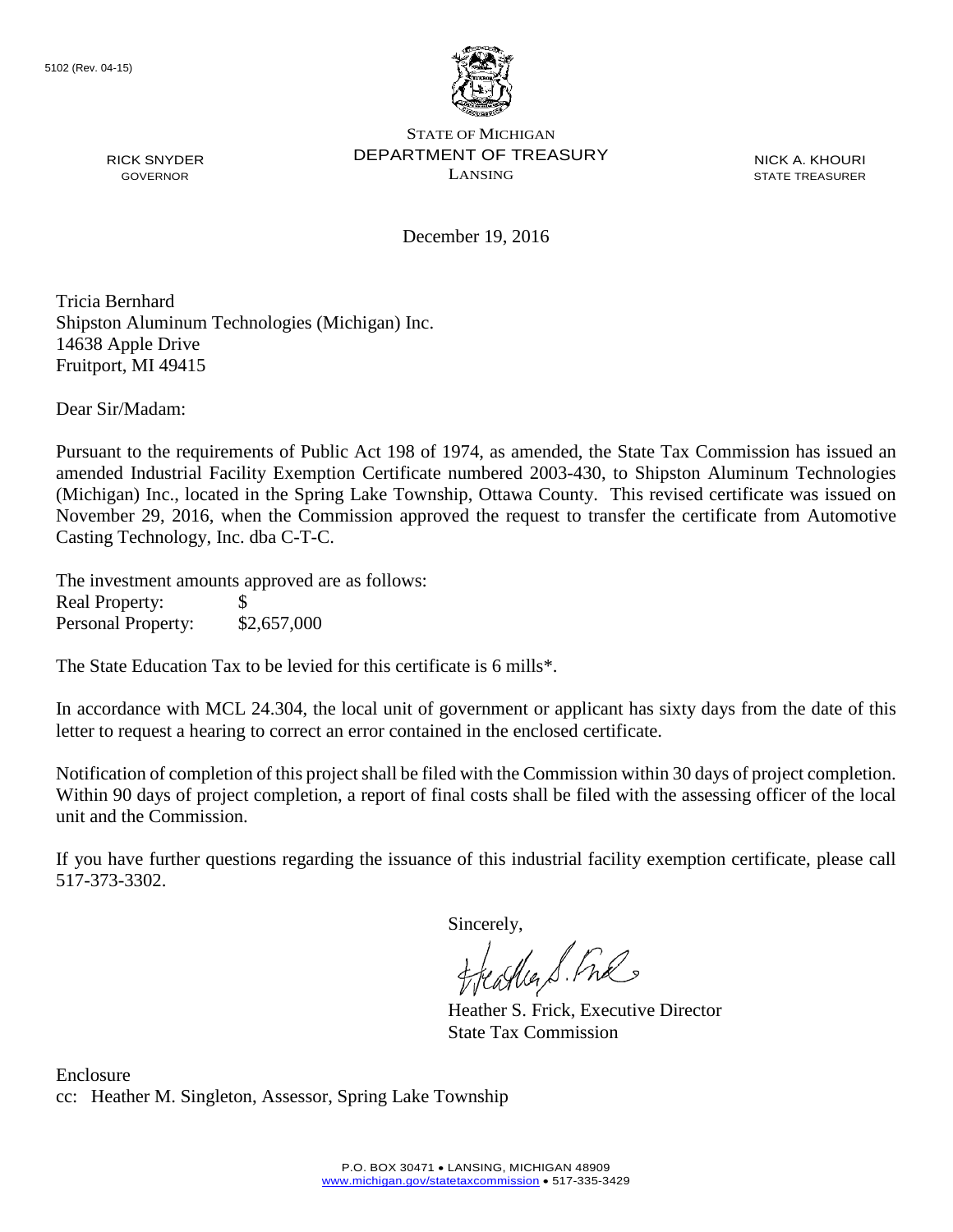Certificate No. **2003-430 Amended**

Pursuant to the provisions of Public Act 198 of 1974, as amended, the State Tax Commission hereby finds that the industrial property, as described in the approved application, hereafter referred to as the industrial facility, owned or leased by **Shipston Aluminum Technologies (Michigan) Inc.**, and located at **14638 Apple Drive**, Spring Lake Township, County of Ottawa, Michigan, within a Plant Rehabilitation District or Industrial Development District, is intended for the construction/installation of new industrial property or for the purpose of restoration or replacement of obsolete industrial property, and complies with Section 9 and other provisions of the act.

Therefore, as provided by MCL 207.551 to 207.572, inclusive, the State Tax Commission hereby certifies the industrial property as a **new facility.**

This certificate provides the authority for the assessor to exempt the industrial facility for which this Industrial Facilities Exemption Certificate is in effect, but not the land on which the facility is located, from ad valorem taxation. This certificate further provides the authority to levy a specific tax known as the Industrial Facilities Tax.

This certificate, unless revoked by order of the State Tax Commission as provided by Public Act 198 of 1974, as amended, shall remain in force for a period of **0** year(s) for real property and **12** for personal property**;**

**Personal property component: Beginning December 31, 2003, and ending December 30, 2017.**

**The State Education Tax to be levied for the personal property component of this certificate is 6 mills, unless exempted by MCL 207.564(4) which was enacted with the creation of the Michigan Business Tax.\***

This Industrial Facilities Exemption Certificate is issued on **November 13, 2003**

This amended Industrial Facilities Exemption Certificate is issued on **November 29, 2016**, and supersedes all previously issued certificates.





 $84562-6$ 

Douglas B. Roberts, Chairperson State Tax Commission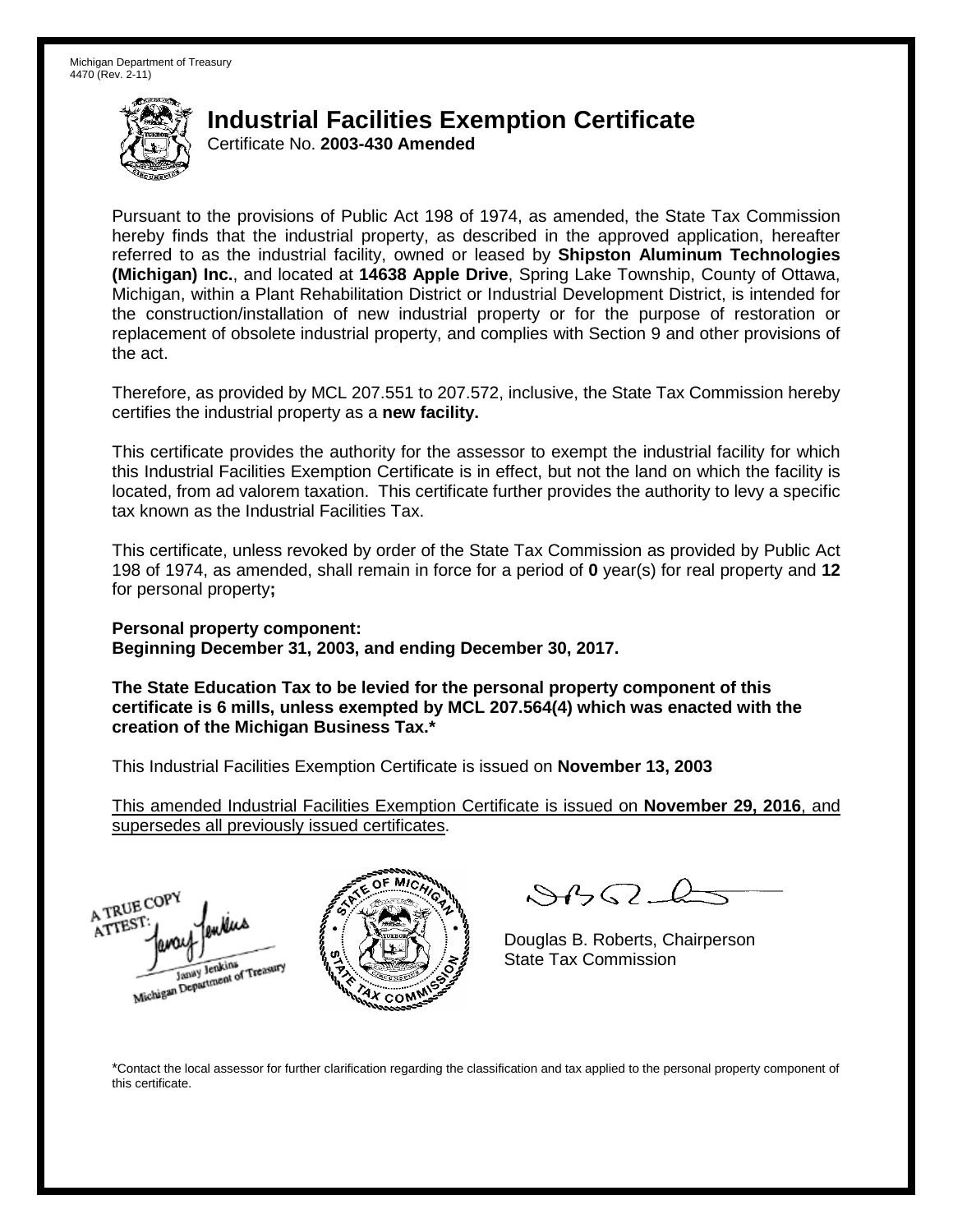

NICK A. KHOURI STATE TREASURER

December 19, 2016

Ann T. Williams Kautex, Inc. P.O. Box 77865 Fort Worth, TX 76177

RICK SNYDER GOVERNOR

Dear Sir/Madam:

Pursuant to the requirements of Public Act 198 of 1974, as amended, the State Tax Commission has issued an amended Industrial Facility Exemption Certificate numbered 2003-571, to Kautex, Inc., located in the City of Detroit, Wayne County. This revised certificate was issued on November 29, 2016, when the Commission approved the request transfer the certificate from Vitec, LLC.

The investment amounts approved are as follows: Real Property: \$248,000 Personal Property: \$21,546,971

The State Education Tax to be levied for this certificate is 3 mills\*.

In accordance with MCL 24.304, the local unit of government or applicant has sixty days from the date of this letter to request a hearing to correct an error contained in the enclosed certificate.

Notification of completion of this project shall be filed with the Commission within 30 days of project completion. Within 90 days of project completion, a report of final costs shall be filed with the assessing officer of the local unit and the Commission.

If you have further questions regarding the issuance of this industrial facility exemption certificate, please call 517-373-3302.

Sincerely,

feastles S. Ful

Heather S. Frick, Executive Director State Tax Commission

Enclosure cc: Lisa Ann Hobart, Assessor, City of Detroit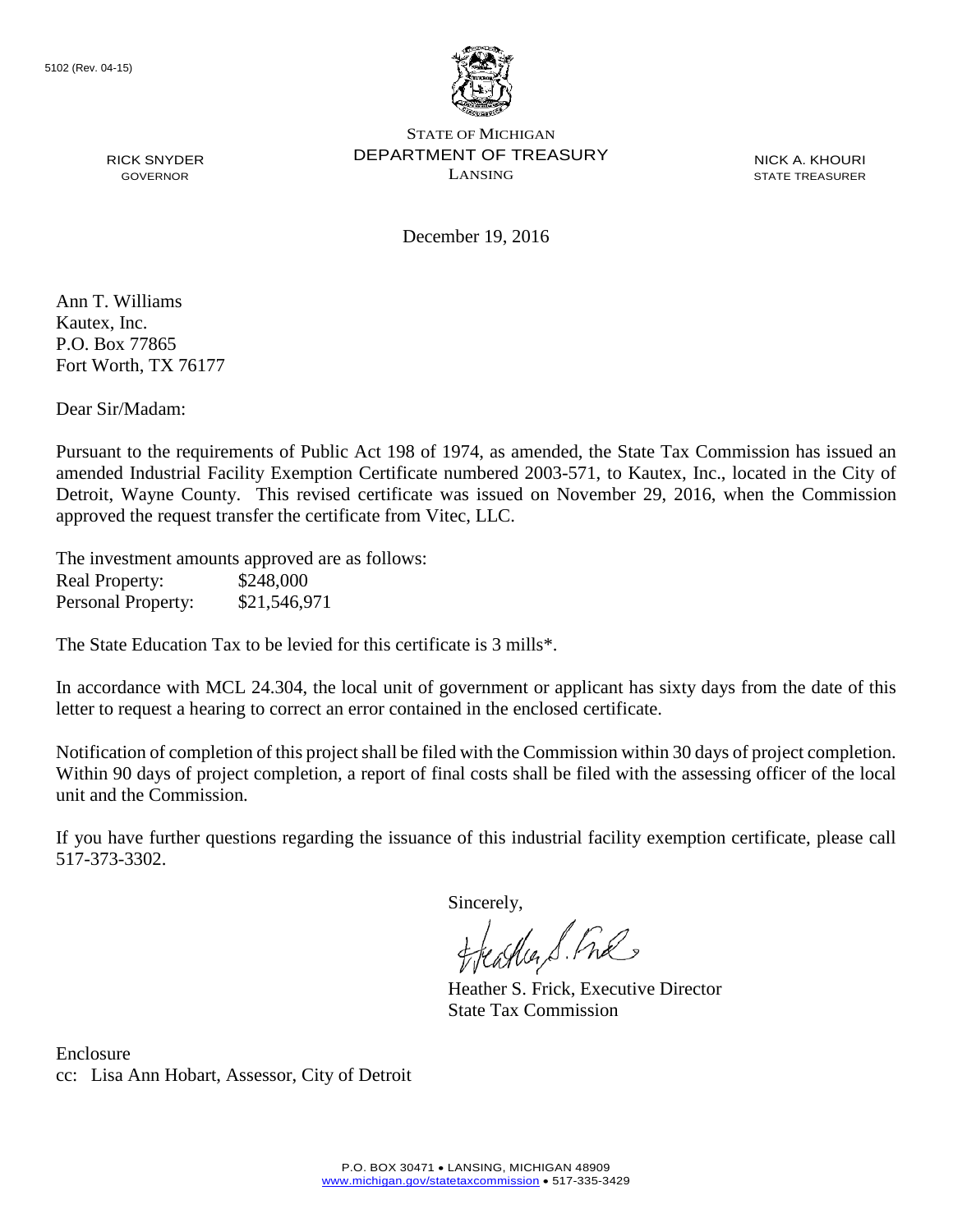Certificate No. **2003-571 Amended**

Pursuant to the provisions of Public Act 198 of 1974, as amended, the State Tax Commission hereby finds that the industrial property, as described in the approved application, hereafter referred to as the industrial facility, owned or leased by **Kautex, Inc.**, and located at **2627 Clark Street**, City of Detroit, County of Wayne, Michigan, within a Plant Rehabilitation District or Industrial Development District, is intended for the construction/installation of new industrial property or for the purpose of restoration or replacement of obsolete industrial property, and complies with Section 9 and other provisions of the act.

Therefore, as provided by MCL 207.551 to 207.572, inclusive, the State Tax Commission hereby certifies the industrial property as a **new facility.**

This certificate provides the authority for the assessor to exempt the industrial facility for which this Industrial Facilities Exemption Certificate is in effect, but not the land on which the facility is located, from ad valorem taxation. This certificate further provides the authority to levy a specific tax known as the Industrial Facilities Tax.

This certificate, unless revoked by order of the State Tax Commission as provided by Public Act 198 of 1974, as amended, shall remain in force for a period of **12** year(s) for real property and **0** for personal property**;**

**Real property component: Beginning December 31, 2003, and ending December 30, 2017.**

**The State Education Tax to be levied for the real property component of this certificate is 3 mills.**

This Industrial Facilities Exemption Certificate is issued on **November 25, 2003**

This amended Industrial Facilities Exemption Certificate is issued on **November 29, 2016**, and supersedes all previously issued certificates.



 $84562 - 6$ 

Douglas B. Roberts, Chairperson State Tax Commission

A TRUE COPY ATTES! Janay Jenkins<br>Michigan Department of Treasury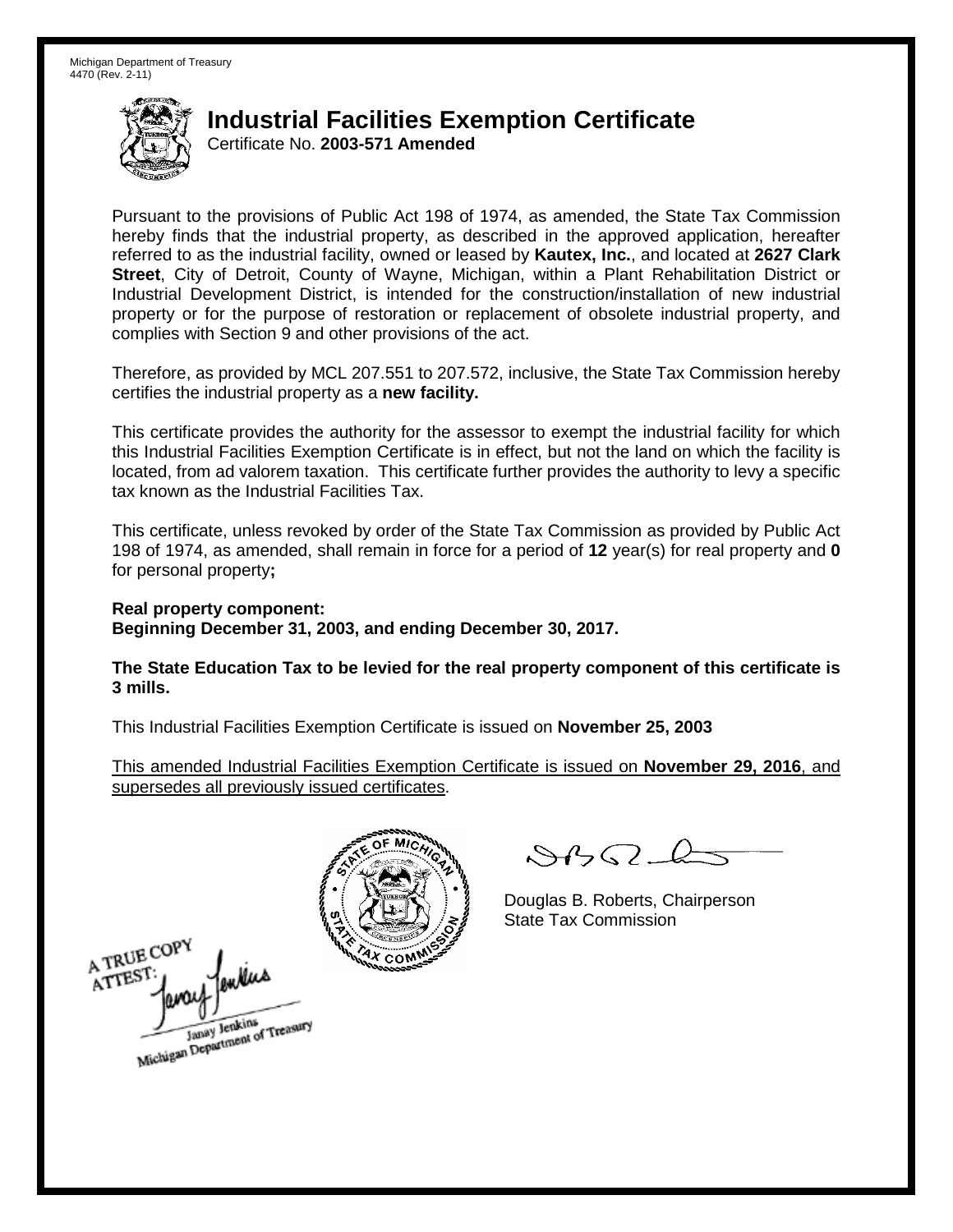

NICK A. KHOURI STATE TREASURER

December 19, 2016

Donna Blackwell Gerdau Macsteel, Inc. 300 E. Front Street Monroe, MI 48161

RICK SNYDER GOVERNOR

Dear Sir/Madam:

Pursuant to the requirements of Public Act 198 of 1974, as amended, the State Tax Commission has issued an amended Industrial Facility Exemption Certificate numbered 2005-082, to Gerdau Macsteel, Inc., located in the City of Monroe, Monroe County. This revised certificate was issued on November 29, 2016, when the Commission approved the request to transfer the certificate from Macsteel Monroe, Inc.

The investment amounts approved are as follows: Real Property: \$9,356,000 Personal Property: \$28,306,700

The State Education Tax to be levied for this certificate is 6 mills\*.

In accordance with MCL 24.304, the local unit of government or applicant has sixty days from the date of this letter to request a hearing to correct an error contained in the enclosed certificate.

Notification of completion of this project shall be filed with the Commission within 30 days of project completion. Within 90 days of project completion, a report of final costs shall be filed with the assessing officer of the local unit and the Commission.

If you have further questions regarding the issuance of this industrial facility exemption certificate, please call 517-373-3302.

Sincerely,

teather S. Ful

Heather S. Frick, Executive Director State Tax Commission

Enclosure cc: Samuel J. Guich, Assessor, City of Monroe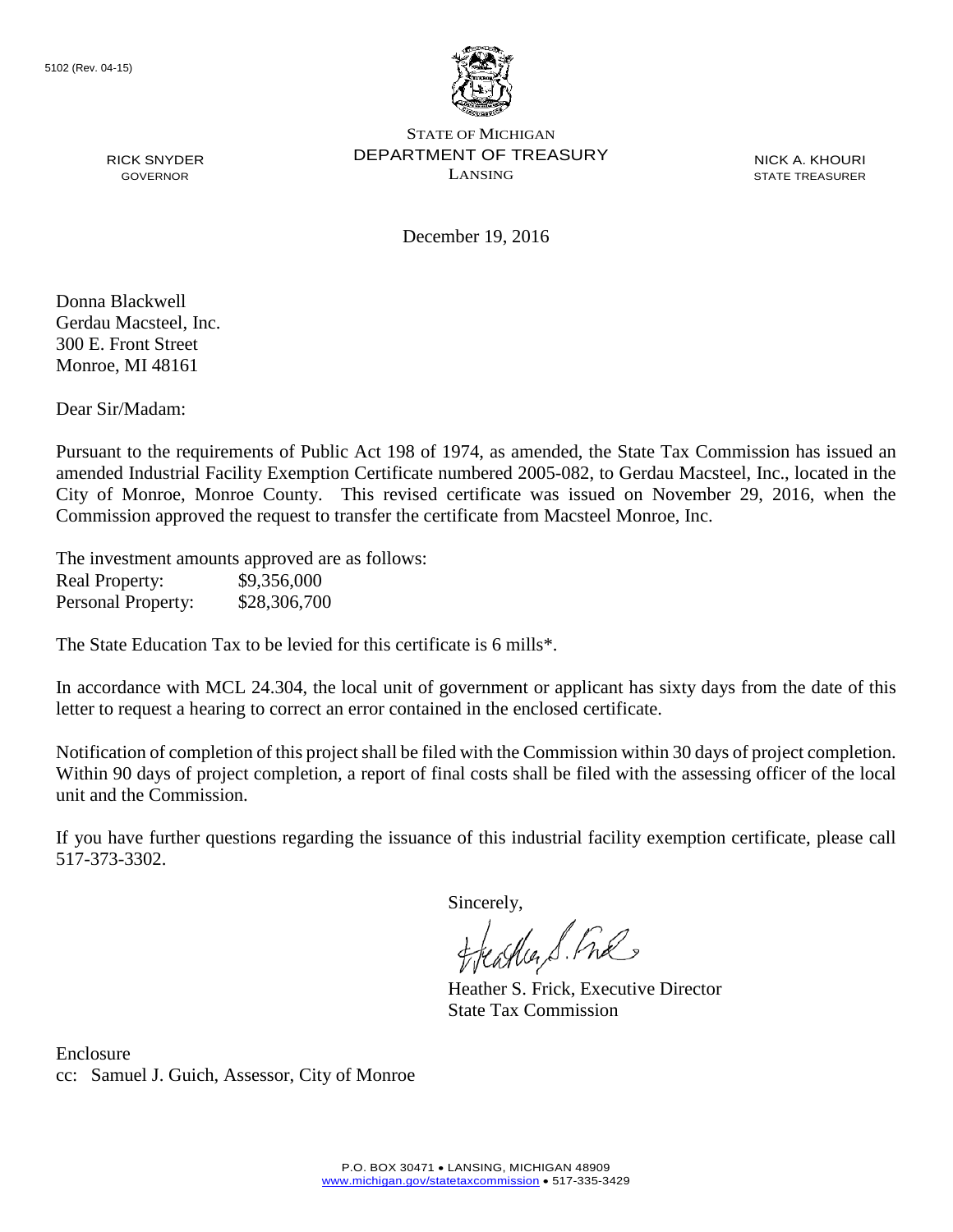Certificate No. **2005-082 Amended**

Pursuant to the provisions of Public Act 198 of 1974, as amended, the State Tax Commission hereby finds that the industrial property, as described in the approved application, hereafter referred to as the industrial facility, owned or leased by **Gerdau Macsteel, Inc.**, and located at **300 E. Front Street**, City of Monroe, County of Monroe, Michigan, within a Plant Rehabilitation District or Industrial Development District, is intended for the construction/installation of new industrial property or for the purpose of restoration or replacement of obsolete industrial property, and complies with Section 9 and other provisions of the act.

Therefore, as provided by MCL 207.551 to 207.572, inclusive, the State Tax Commission hereby certifies the industrial property as a **new facility.**

This certificate provides the authority for the assessor to exempt the industrial facility for which this Industrial Facilities Exemption Certificate is in effect, but not the land on which the facility is located, from ad valorem taxation. This certificate further provides the authority to levy a specific tax known as the Industrial Facilities Tax.

This certificate, unless revoked by order of the State Tax Commission as provided by Public Act 198 of 1974, as amended, shall remain in force for a period of **12** year(s) for real property and **12** for personal property**;**

**Real property component:**

**Beginning December 31, 2005, and ending December 30, 2017.**

**The State Education Tax to be levied for the real property component of this certificate is 6 mills.**

**Personal property component: Beginning December 31, 2005, and ending December 30, 2017.**

**The State Education Tax to be levied for the personal property component of this certificate is 6 mills, unless exempted by MCL 207.564(4) which was enacted with the creation of the Michigan Business Tax.\***

This Industrial Facilities Exemption Certificate is issued on **May 9, 2005**

This amended Industrial Facilities Exemption Certificate is issued on **November 29, 2016**, and supersedes all previously issued certificates.

A TRUE COP A TTEST enders Michigan Department of Treasury COM<sub>.</sub>

 $SBSL$ 

Douglas B. Roberts, Chairperson State Tax Commission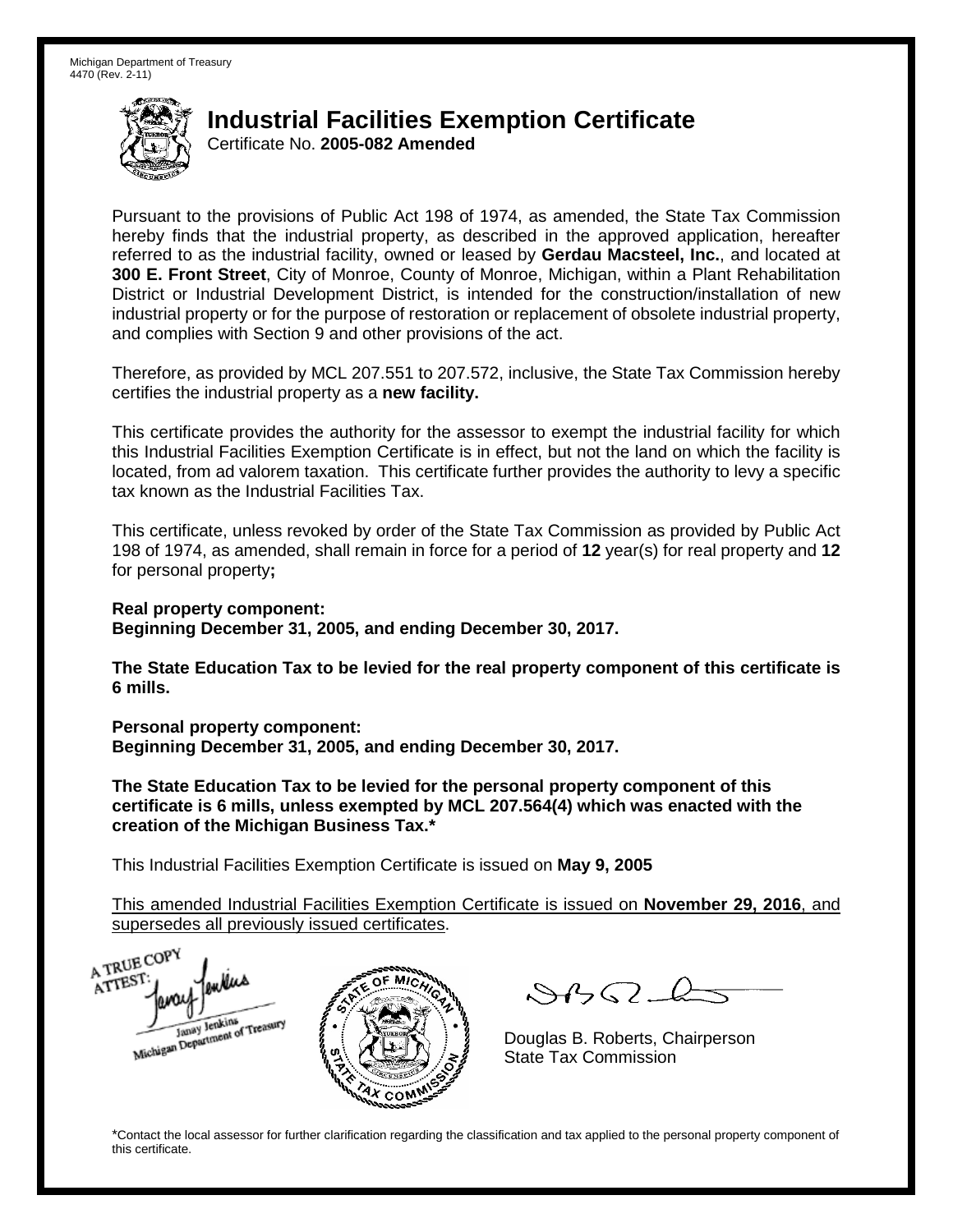

NICK A. KHOURI STATE TREASURER

December 19, 2016

Joseph Baker Moeller Manufacturing Company, LLC 90100 Beck Road Wixom, MI 48393

RICK SNYDER GOVERNOR

Dear Sir/Madam:

Pursuant to the requirements of Public Act 198 of 1974, as amended, the State Tax Commission has issued an amended Industrial Facility Exemption Certificate numbered 2006-252, to Moeller Manufacturing Company, LLC, located in the Little Traverse Township, Emmet County. This revised certificate was issued on November 29, 2016, when the Commission approved the request to transfer the certificate from Moeller Aerospace Technologies Inc.

The investment amounts approved are as follows: Real Property: \$ Personal Property: \$3,500,000

The State Education Tax to be levied for this certificate is 6 mills\*.

In accordance with MCL 24.304, the local unit of government or applicant has sixty days from the date of this letter to request a hearing to correct an error contained in the enclosed certificate.

Notification of completion of this project shall be filed with the Commission within 30 days of project completion. Within 90 days of project completion, a report of final costs shall be filed with the assessing officer of the local unit and the Commission.

If you have further questions regarding the issuance of this industrial facility exemption certificate, please call 517-373-3302.

Sincerely,<br>freathers fine

Heather S. Frick, Executive Director State Tax Commission

Enclosure cc: Joseph E. Lavender, Assessor, Little Traverse Township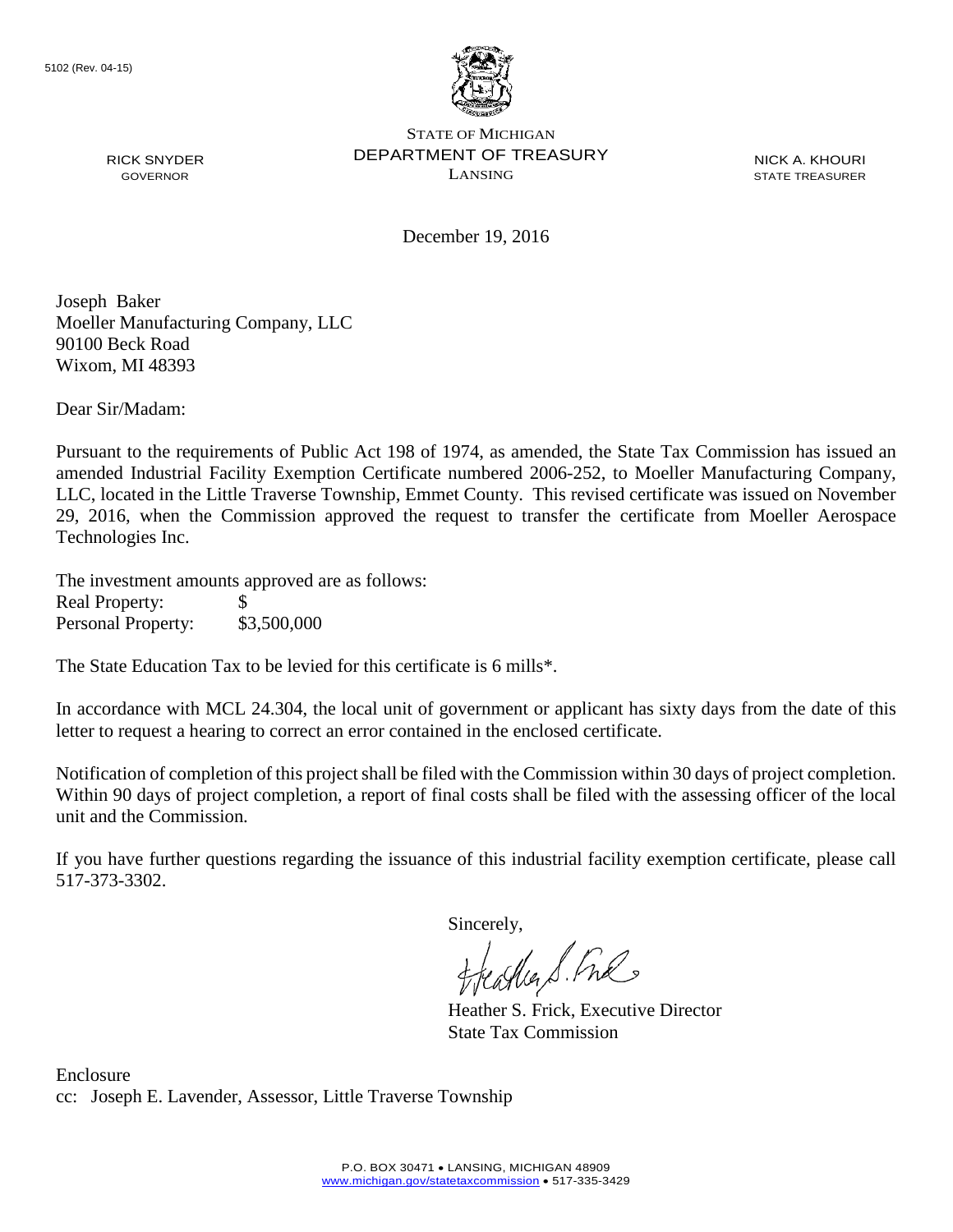Certificate No. **2006-252 Amended**

Pursuant to the provisions of Public Act 198 of 1974, as amended, the State Tax Commission hereby finds that the industrial property, as described in the approved application, hereafter referred to as the industrial facility, owned or leased by **Moeller Manufacturing Company, LLC**, and located at **8725 Moeller Drive**, Little Traverse Township, County of Emmet, Michigan, within a Plant Rehabilitation District or Industrial Development District, is intended for the construction/installation of new industrial property or for the purpose of restoration or replacement of obsolete industrial property, and complies with Section 9 and other provisions of the act.

Therefore, as provided by MCL 207.551 to 207.572, inclusive, the State Tax Commission hereby certifies the industrial property as a **new facility.**

This certificate provides the authority for the assessor to exempt the industrial facility for which this Industrial Facilities Exemption Certificate is in effect, but not the land on which the facility is located, from ad valorem taxation. This certificate further provides the authority to levy a specific tax known as the Industrial Facilities Tax.

This certificate, unless revoked by order of the State Tax Commission as provided by Public Act 198 of 1974, as amended, shall remain in force for a period of **0** year(s) for real property and **12** for personal property**;**

**Personal property component: Beginning December 31, 2006, and ending December 30, 2020.**

**The State Education Tax to be levied for the personal property component of this certificate is 6 mills, unless exempted by MCL 207.564(4) which was enacted with the creation of the Michigan Business Tax.\***

This Industrial Facilities Exemption Certificate is issued on **September 26, 2006**

This amended Industrial Facilities Exemption Certificate is issued on **November 29, 2016**, and supersedes all previously issued certificates.





 $\mathcal{S}$ 

Douglas B. Roberts, Chairperson State Tax Commission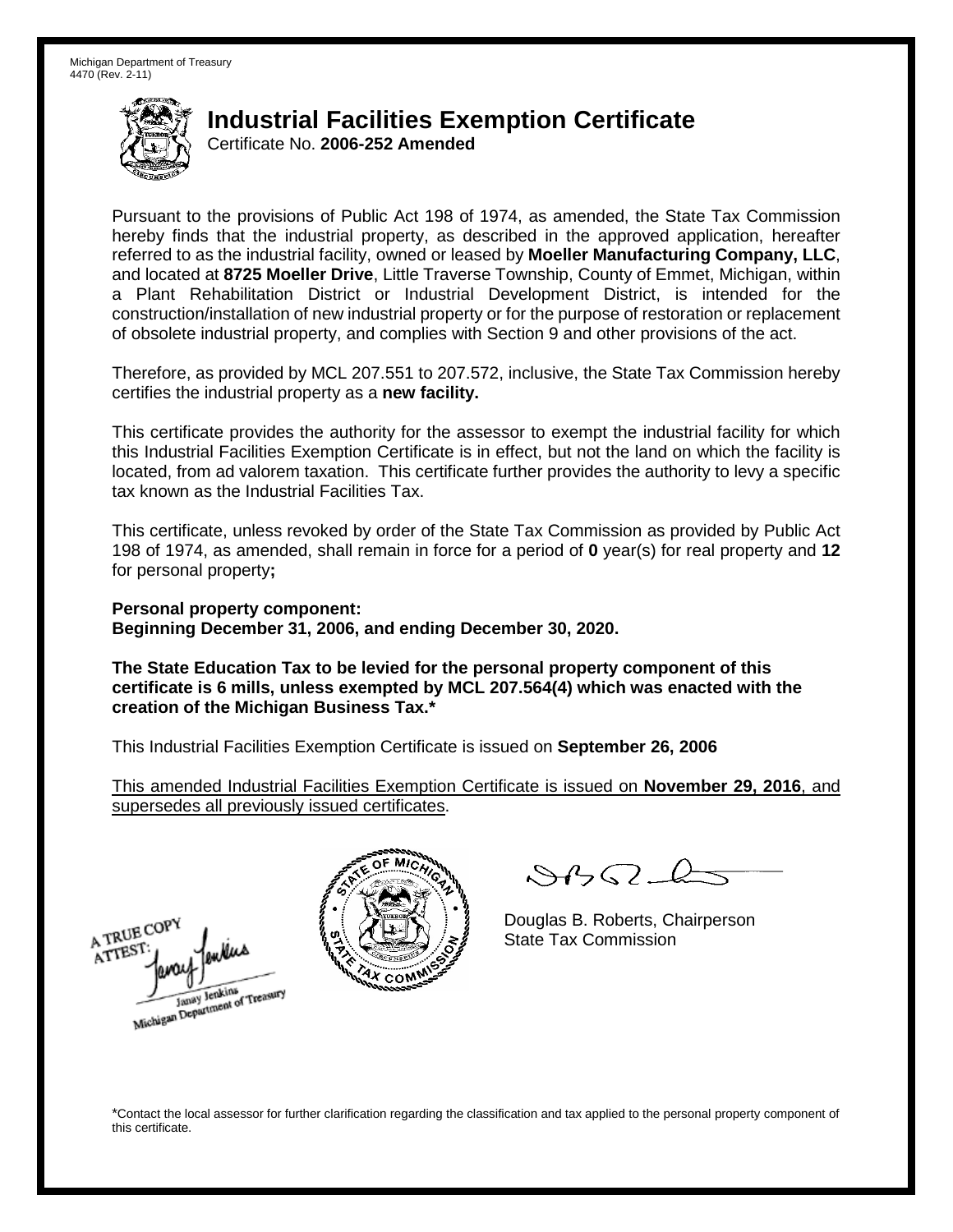

NICK A. KHOURI STATE TREASURER

December 19, 2016

Dana Ulmer Blue Water Glass 3500 Lapeer Road Port Huron, MI 48060

RICK SNYDER GOVERNOR

Dear Sir/Madam:

Pursuant to the requirements of Public Act 198 of 1974, as amended, the State Tax Commission has issued an amended Industrial Facility Exemption Certificate numbered 2007-182, to Blue Water Glass, located in the City of Port Huron, Saint Clair County. This revised certificate was issued on November 29, 2016, when the Commission approved the request to transfer the certificate from GMA Cover Corporation.

The investment amounts approved are as follows: Real Property: \$1,320,695 Personal Property: \$

The State Education Tax to be levied for this certificate is 6 mills\*.

In accordance with MCL 24.304, the local unit of government or applicant has sixty days from the date of this letter to request a hearing to correct an error contained in the enclosed certificate.

Notification of completion of this project shall be filed with the Commission within 30 days of project completion. Within 90 days of project completion, a report of final costs shall be filed with the assessing officer of the local unit and the Commission.

If you have further questions regarding the issuance of this industrial facility exemption certificate, please call 517-373-3302.

Sincerely,

feastles S. Ful

Heather S. Frick, Executive Director State Tax Commission

Enclosure cc: Ryan P. Porte, Assessor, City of Port Huron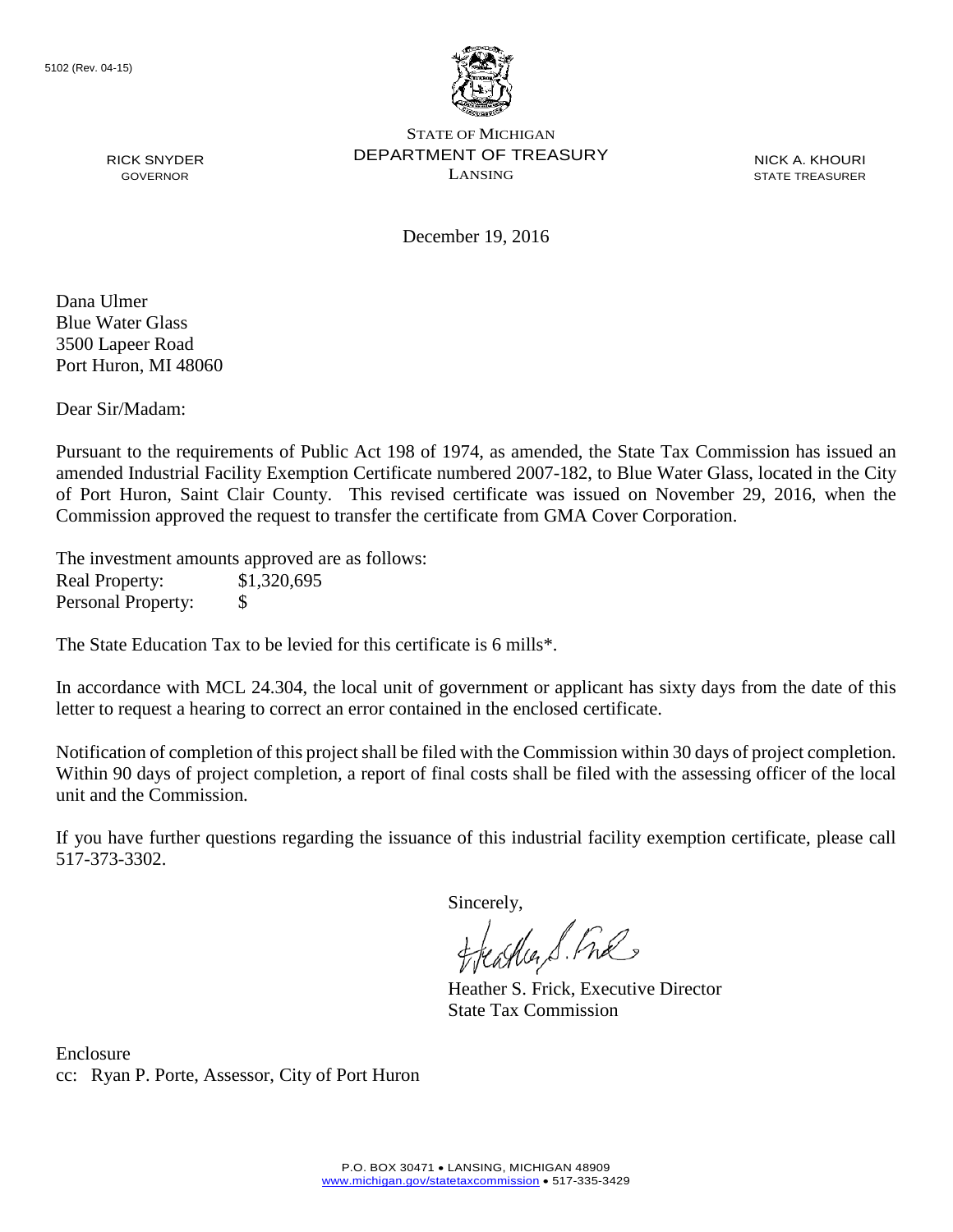Certificate No. **2007-182 Amended**

Pursuant to the provisions of Public Act 198 of 1974, as amended, the State Tax Commission hereby finds that the industrial property, as described in the approved application, hereafter referred to as the industrial facility, owned or leased by **Blue Water Glass**, and located at **2401 16th Street**, City of Port Huron, County of Saint Clair, Michigan, within a Plant Rehabilitation District or Industrial Development District, is intended for the construction/installation of new industrial property or for the purpose of restoration or replacement of obsolete industrial property, and complies with Section 9 and other provisions of the act.

Therefore, as provided by MCL 207.551 to 207.572, inclusive, the State Tax Commission hereby certifies the industrial property as a **rehabilitated facility**.

The taxable value of the obsolete industrial property related to this certificate is **\$541,600** for real property.

This certificate provides the authority for the assessor to exempt the industrial facility for which this Industrial Facilities Exemption Certificate is in effect, but not the land on which the facility is located, from ad valorem taxation. This certificate further provides the authority to levy a specific tax known as the Industrial Facilities Tax.

This certificate, unless revoked by order of the State Tax Commission as provided by Public Act 198 of 1974, as amended, shall remain in force for a period of **12** year(s) for real property and **0** for personal property**;**

#### **Real property component:**

**Beginning December 31, 2007, and ending December 30, 2019.**

**The State Education Tax to be levied for the real property component of this certificate is 6 mills.**

This Industrial Facilities Exemption Certificate is issued on **August 15, 2007**

This amended Industrial Facilities Exemption Certificate is issued on **November 29, 2016**, and supersedes all previously issued certificates.





 $\mathcal{S}4\mathcal{G}$ 

Douglas B. Roberts, Chairperson State Tax Commission

\*The State Education Tax is not exempted by MCL 207.564(4) which was enacted with the creation of the Michigan Business Tax.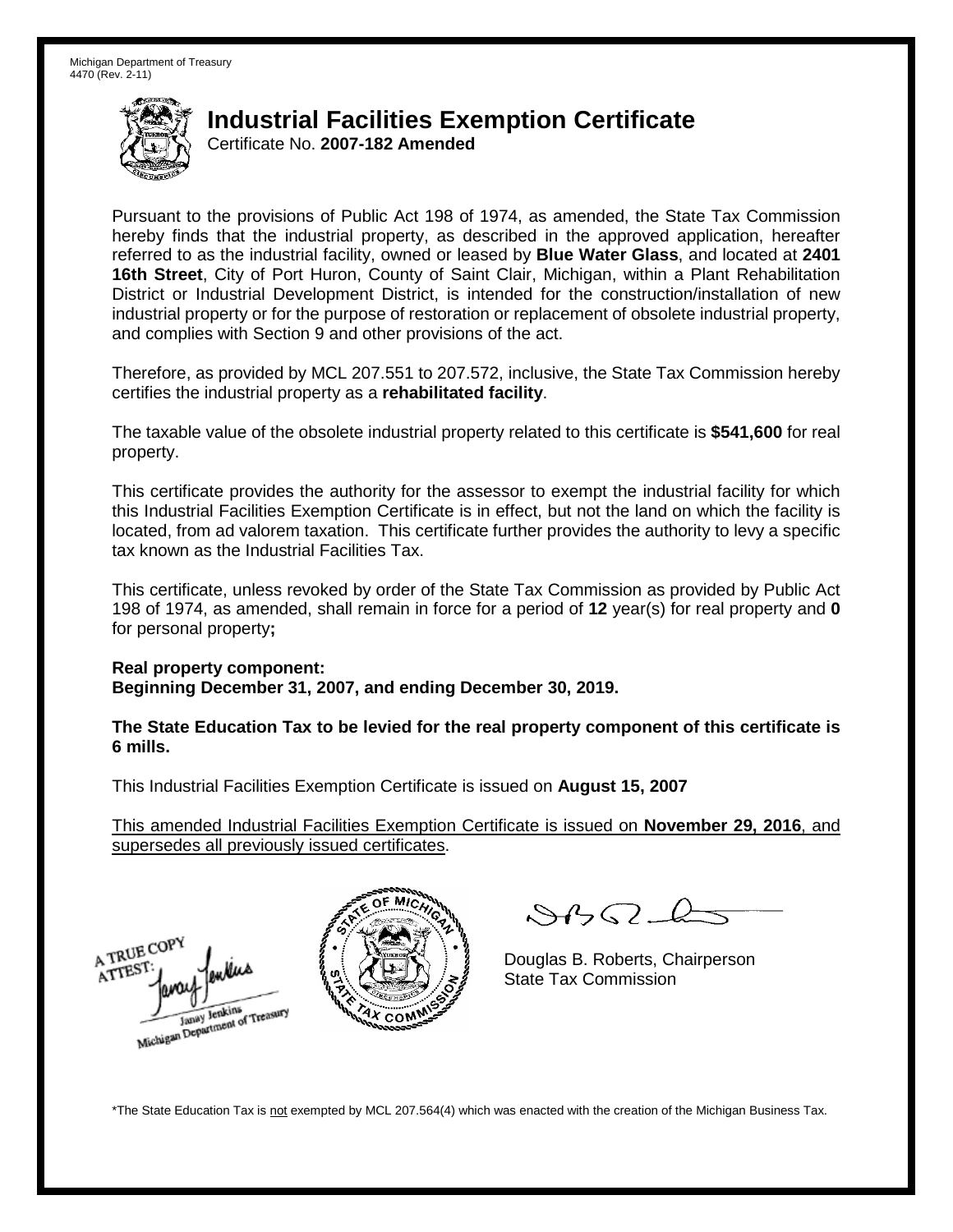

NICK A. KHOURI STATE TREASURER

December 19, 2016

Tricia Bernhard Shipston Aluminum Technologies (Michigan) Inc. 14638 Apple Drive Fruitport, MI 49415

Dear Sir/Madam:

RICK SNYDER GOVERNOR

Pursuant to the requirements of Public Act 198 of 1974, as amended, the State Tax Commission has issued an amended Industrial Facility Exemption Certificate numbered 2008-301, to Shipston Aluminum Technologies (Michigan) Inc., located in the Spring Lake Township, Ottawa County. This revised certificate was issued on November 29, 2016, when the Commission approved the request to transfer the certificate from Automotive Casting Technology, Inc. dba C-T-C.

The investment amounts approved are as follows: Real Property: \$ Personal Property: \$8,106,000

The State Education Tax to be levied for this certificate is 6 mills\*.

In accordance with MCL 24.304, the local unit of government or applicant has sixty days from the date of this letter to request a hearing to correct an error contained in the enclosed certificate.

Notification of completion of this project shall be filed with the Commission within 30 days of project completion. Within 90 days of project completion, a report of final costs shall be filed with the assessing officer of the local unit and the Commission.

If you have further questions regarding the issuance of this industrial facility exemption certificate, please call 517-373-3302.

Sincerely,<br>freathers fine

Heather S. Frick, Executive Director State Tax Commission

Enclosure cc: Heather M. Singleton, Assessor, Spring Lake Township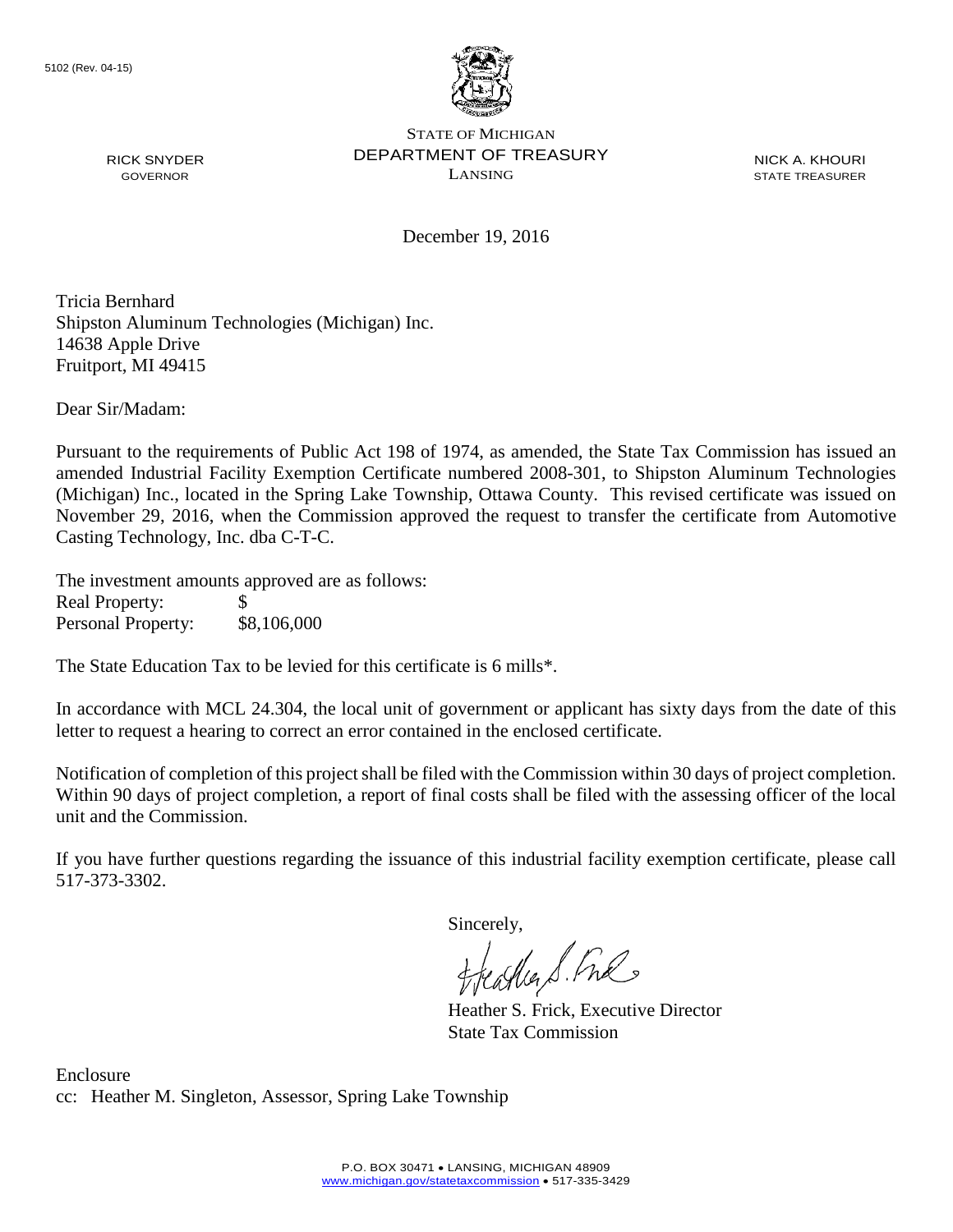Certificate No. **2008-301 Amended**

Pursuant to the provisions of Public Act 198 of 1974, as amended, the State Tax Commission hereby finds that the industrial property, as described in the approved application, hereafter referred to as the industrial facility, owned or leased by **Shipston Aluminum Technologies (Michigan) Inc.**, and located at **14638 Apple Drive**, Spring Lake Township, County of Ottawa, Michigan, within a Plant Rehabilitation District or Industrial Development District, is intended for the construction/installation of new industrial property or for the purpose of restoration or replacement of obsolete industrial property, and complies with Section 9 and other provisions of the act.

Therefore, as provided by MCL 207.551 to 207.572, inclusive, the State Tax Commission hereby certifies the industrial property as a **new facility.**

This certificate provides the authority for the assessor to exempt the industrial facility for which this Industrial Facilities Exemption Certificate is in effect, but not the land on which the facility is located, from ad valorem taxation. This certificate further provides the authority to levy a specific tax known as the Industrial Facilities Tax.

This certificate, unless revoked by order of the State Tax Commission as provided by Public Act 198 of 1974, as amended, shall remain in force for a period of **0** year(s) for real property and **12** for personal property**;**

**Personal property component: Beginning December 31, 2008, and ending December 30, 2022.**

**The State Education Tax to be levied for the personal property component of this certificate is 6 mills, unless exempted by MCL 207.564(4) which was enacted with the creation of the Michigan Business Tax.\***

This Industrial Facilities Exemption Certificate is issued on **September 16, 2008**

This amended Industrial Facilities Exemption Certificate is issued on **November 29, 2016**, and supersedes all previously issued certificates.





 $84562-6$ 

Douglas B. Roberts, Chairperson State Tax Commission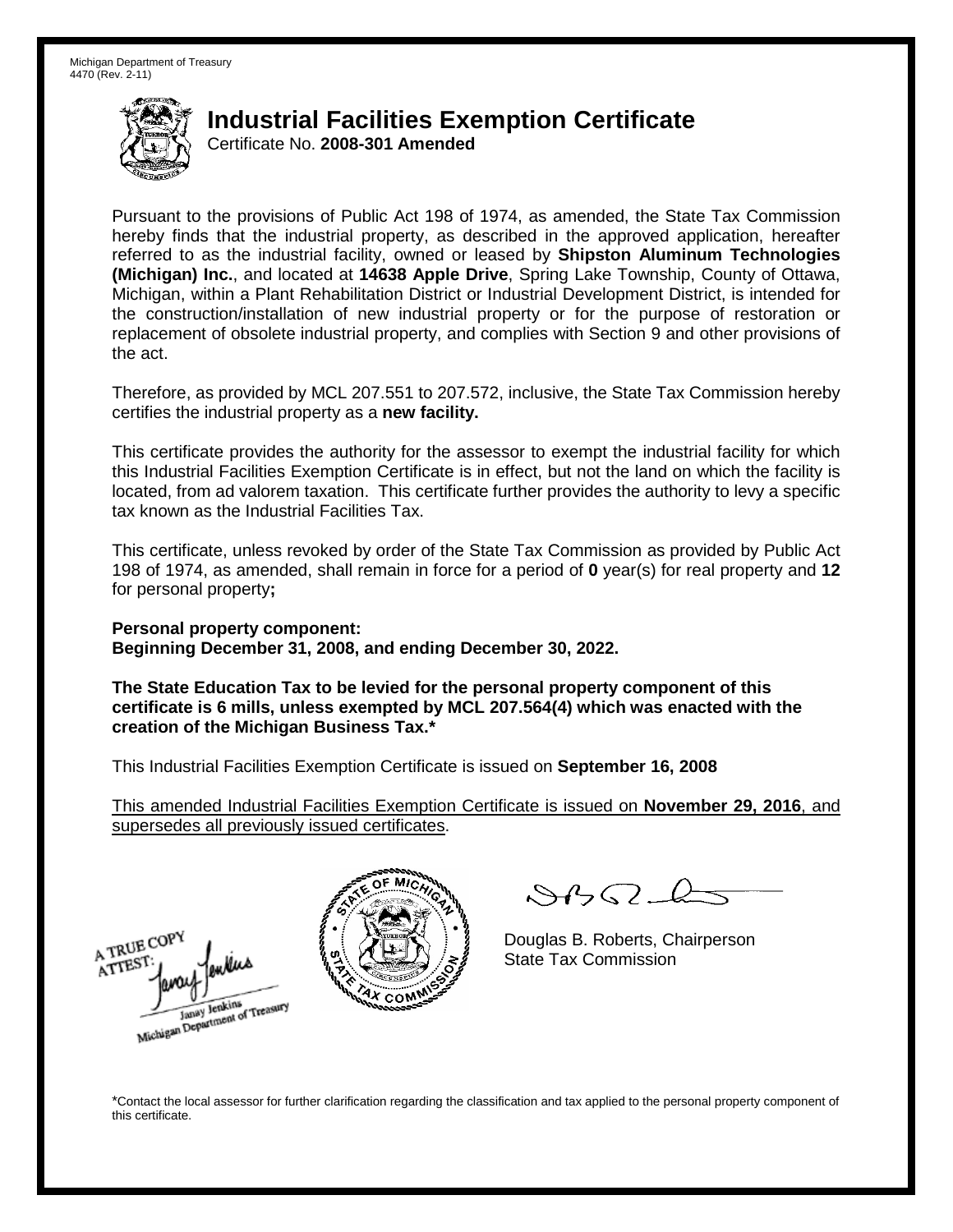

NICK A. KHOURI STATE TREASURER

December 19, 2016

Joseph Baker Moeller Manufacturing Company, LLC 90100 Beck Road Wixom, MI 48393

RICK SNYDER GOVERNOR

Dear Sir/Madam:

Pursuant to the requirements of Public Act 198 of 1974, as amended, the State Tax Commission has issued an amended Industrial Facility Exemption Certificate numbered 2010-183, to Moeller Manufacturing Company, LLC, located in the Little Traverse Township, Emmet County. This revised certificate was issued on November 29, 2016, when the Commission approved the request to transfer the certificate from Moeller Aerospace Technologies Inc.

The investment amounts approved are as follows: Real Property: \$ Personal Property: \$2,456,107

The State Education Tax to be levied for this certificate is 6 mills\*.

In accordance with MCL 24.304, the local unit of government or applicant has sixty days from the date of this letter to request a hearing to correct an error contained in the enclosed certificate.

Notification of completion of this project shall be filed with the Commission within 30 days of project completion. Within 90 days of project completion, a report of final costs shall be filed with the assessing officer of the local unit and the Commission.

If you have further questions regarding the issuance of this industrial facility exemption certificate, please call 517-373-3302.

Sincerely,<br>freathers fine

Heather S. Frick, Executive Director State Tax Commission

Enclosure cc: Joseph E. Lavender, Assessor, Little Traverse Township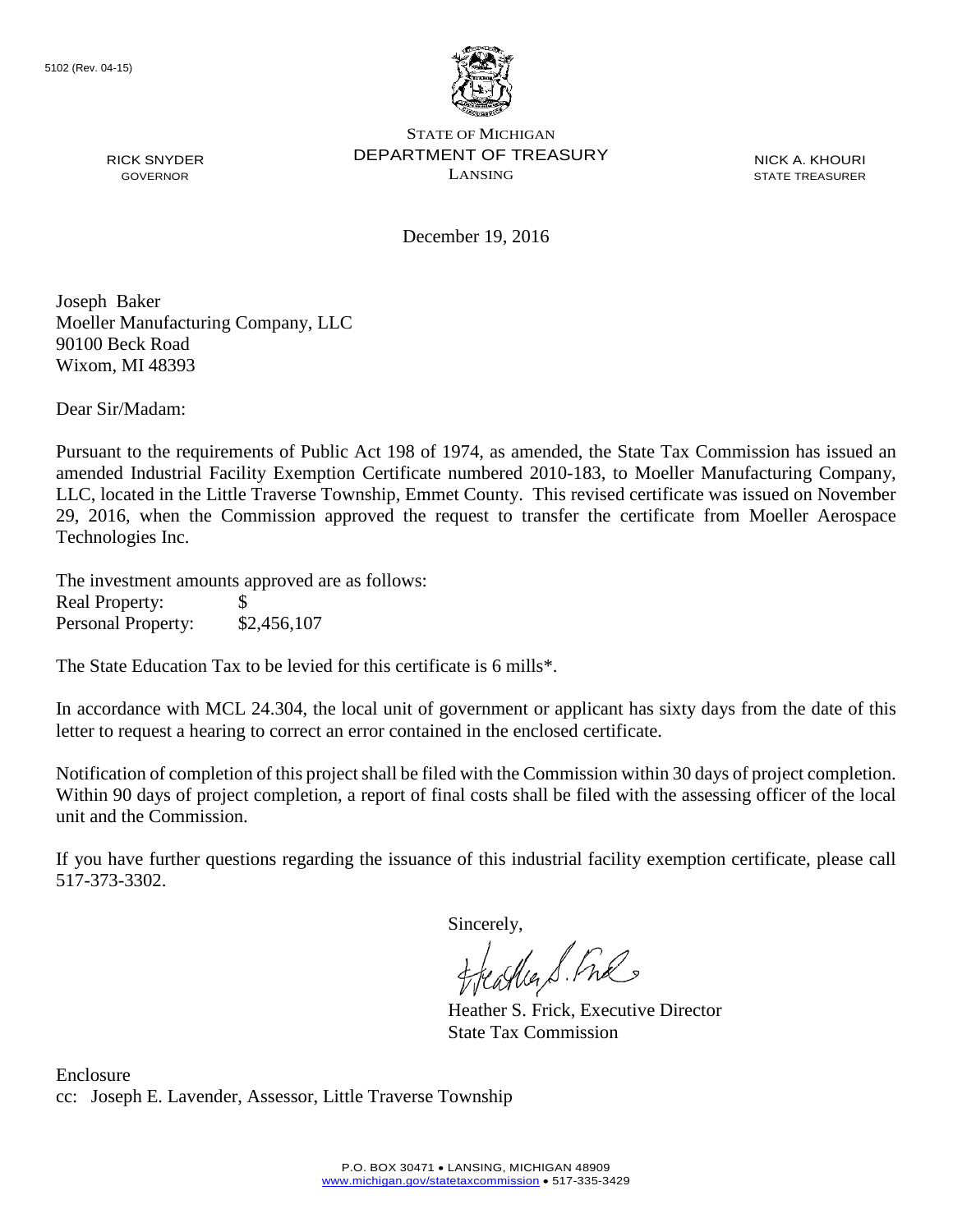Certificate No. **2010-183 Amended**

Pursuant to the provisions of Public Act 198 of 1974, as amended, the State Tax Commission hereby finds that the industrial property, as described in the approved application, hereafter referred to as the industrial facility, owned or leased by **Moeller Manufacturing Company, LLC**, and located at **8725 Moeller Drive**, Little Traverse Township, County of Emmet, Michigan, within a Plant Rehabilitation District or Industrial Development District, is intended for the construction/installation of new industrial property or for the purpose of restoration or replacement of obsolete industrial property, and complies with Section 9 and other provisions of the act.

Therefore, as provided by MCL 207.551 to 207.572, inclusive, the State Tax Commission hereby certifies the industrial property as a **new facility.**

This certificate provides the authority for the assessor to exempt the industrial facility for which this Industrial Facilities Exemption Certificate is in effect, but not the land on which the facility is located, from ad valorem taxation. This certificate further provides the authority to levy a specific tax known as the Industrial Facilities Tax.

This certificate, unless revoked by order of the State Tax Commission as provided by Public Act 198 of 1974, as amended, shall remain in force for a period of **0** year(s) for real property and **12** for personal property**;**

**Personal property component: Beginning December 31, 2010, and ending December 30, 2024.**

**The State Education Tax to be levied for the personal property component of this certificate is 6 mills, unless exempted by MCL 207.564(4) which was enacted with the creation of the Michigan Business Tax.\***

This Industrial Facilities Exemption Certificate is issued on **September 20, 2010**

This amended Industrial Facilities Exemption Certificate is issued on **November 29, 2016**, and supersedes all previously issued certificates.

A TRUE COPY ATTEST wkw Janay Jenkins<br>Michigan Department of Treasury



 $\mathcal{A} \cap \mathcal{A} \cap \mathcal{A}$ 

Douglas B. Roberts, Chairperson State Tax Commission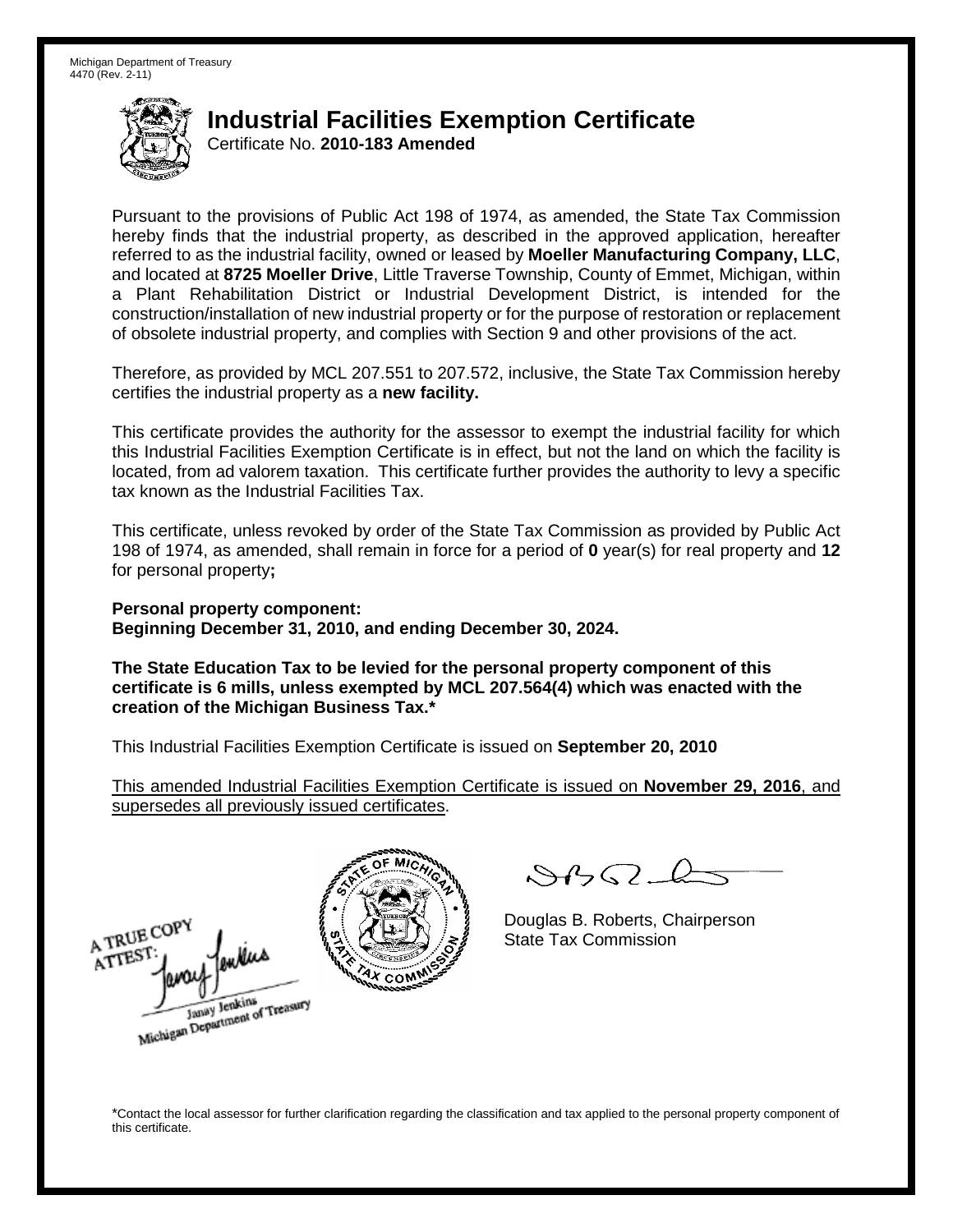

NICK A. KHOURI STATE TREASURER

December 19, 2016

Donna Blackwell Gerdau Macsteel, Inc. 300 E. Front Street Monroe, MI 48161

RICK SNYDER GOVERNOR

Dear Sir/Madam:

Pursuant to the requirements of Public Act 198 of 1974, as amended, the State Tax Commission has issued an amended Industrial Facility Exemption Certificate numbered 2011-409, to Gerdau Macsteel, Inc., located in the City of Monroe, Monroe County. This revised certificate was issued on November 29, 2016, when the Commission approved the request to transfer the certificate from Macsteel Monroe, Inc.

The investment amounts approved are as follows: Real Property: \$20,496,478 Personal Property: \$46,453,601

The State Education Tax to be levied for this certificate is 6 mills\*.

In accordance with MCL 24.304, the local unit of government or applicant has sixty days from the date of this letter to request a hearing to correct an error contained in the enclosed certificate.

Notification of completion of this project shall be filed with the Commission within 30 days of project completion. Within 90 days of project completion, a report of final costs shall be filed with the assessing officer of the local unit and the Commission.

If you have further questions regarding the issuance of this industrial facility exemption certificate, please call 517-373-3302.

Sincerely,

teather S. Ful

Heather S. Frick, Executive Director State Tax Commission

Enclosure cc: Samuel J. Guich, Assessor, City of Monroe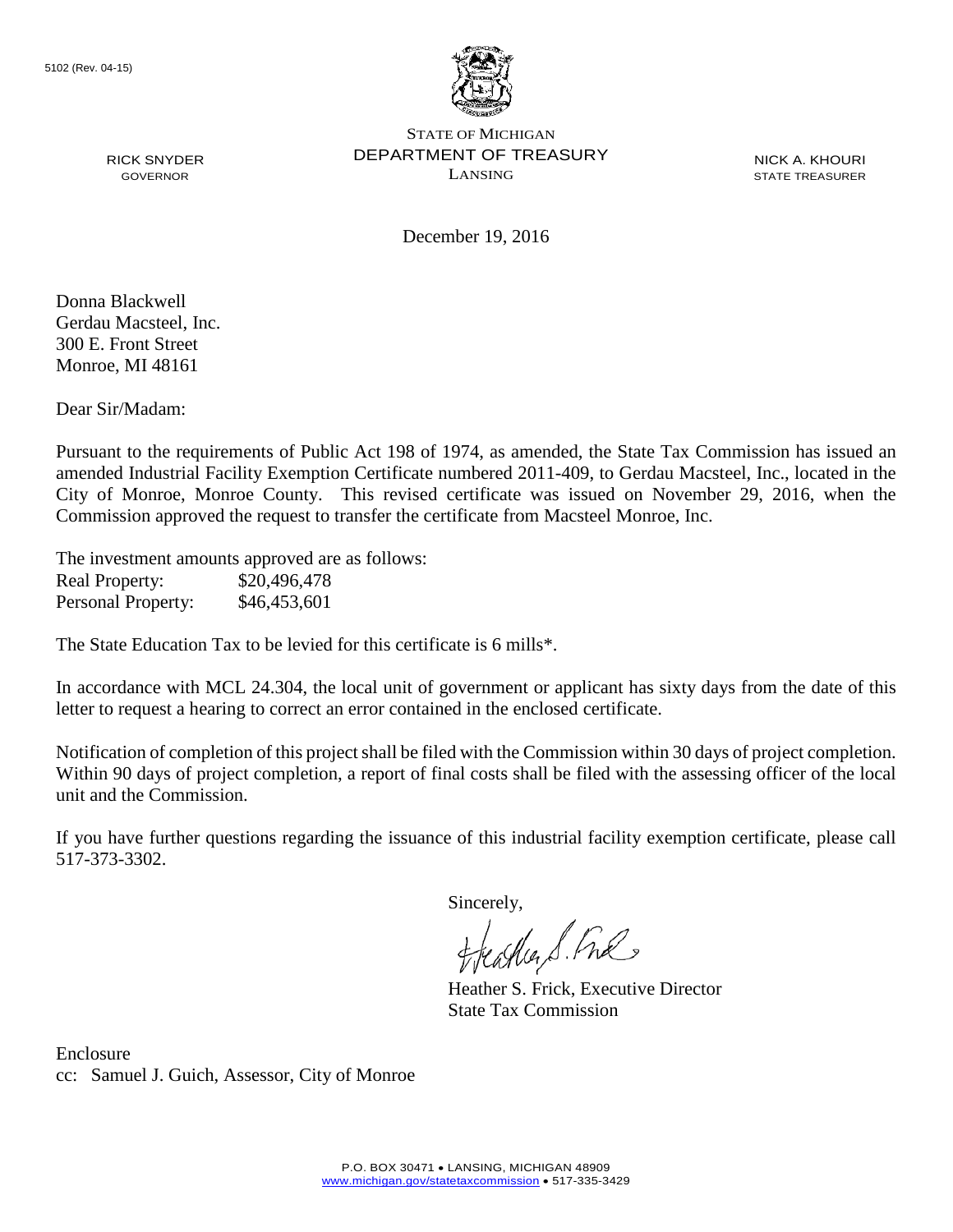Certificate No. **2011-409 Amended**

Pursuant to the provisions of Public Act 198 of 1974, as amended, the State Tax Commission hereby finds that the industrial property, as described in the approved application, hereafter referred to as the industrial facility, owned or leased by **Gerdau Macsteel, Inc.**, and located at **300 E. Front Street**, City of Monroe, County of Monroe, Michigan, within a Plant Rehabilitation District or Industrial Development District, is intended for the construction/installation of new industrial property or for the purpose of restoration or replacement of obsolete industrial property, and complies with Section 9 and other provisions of the act.

Therefore, as provided by MCL 207.551 to 207.572, inclusive, the State Tax Commission hereby certifies the industrial property as a **new facility.**

This certificate provides the authority for the assessor to exempt the industrial facility for which this Industrial Facilities Exemption Certificate is in effect, but not the land on which the facility is located, from ad valorem taxation. This certificate further provides the authority to levy a specific tax known as the Industrial Facilities Tax.

This certificate, unless revoked by order of the State Tax Commission as provided by Public Act 198 of 1974, as amended, shall remain in force for a period of **12** year(s) for real property and **12** for personal property**;**

**Real property component:**

**Beginning December 31, 2011, and ending December 30, 2023.**

**The State Education Tax to be levied for the real property component of this certificate is 6 mills.**

**Personal property component: Beginning December 31, 2011, and ending December 30, 2023.**

**The State Education Tax to be levied for the personal property component of this certificate is 6 mills, unless exempted by MCL 207.564(4) which was enacted with the creation of the Michigan Business Tax.\***

This Industrial Facilities Exemption Certificate is issued on **December 20, 2011**

This amended Industrial Facilities Exemption Certificate is issued on **November 29, 2016**, and supersedes all previously issued certificates.

A TRUE COP ATTEST Janay Jenkins<br>Michigan Department of Treasury COM<sub>.</sub>

 $SBSL$ 

Douglas B. Roberts, Chairperson State Tax Commission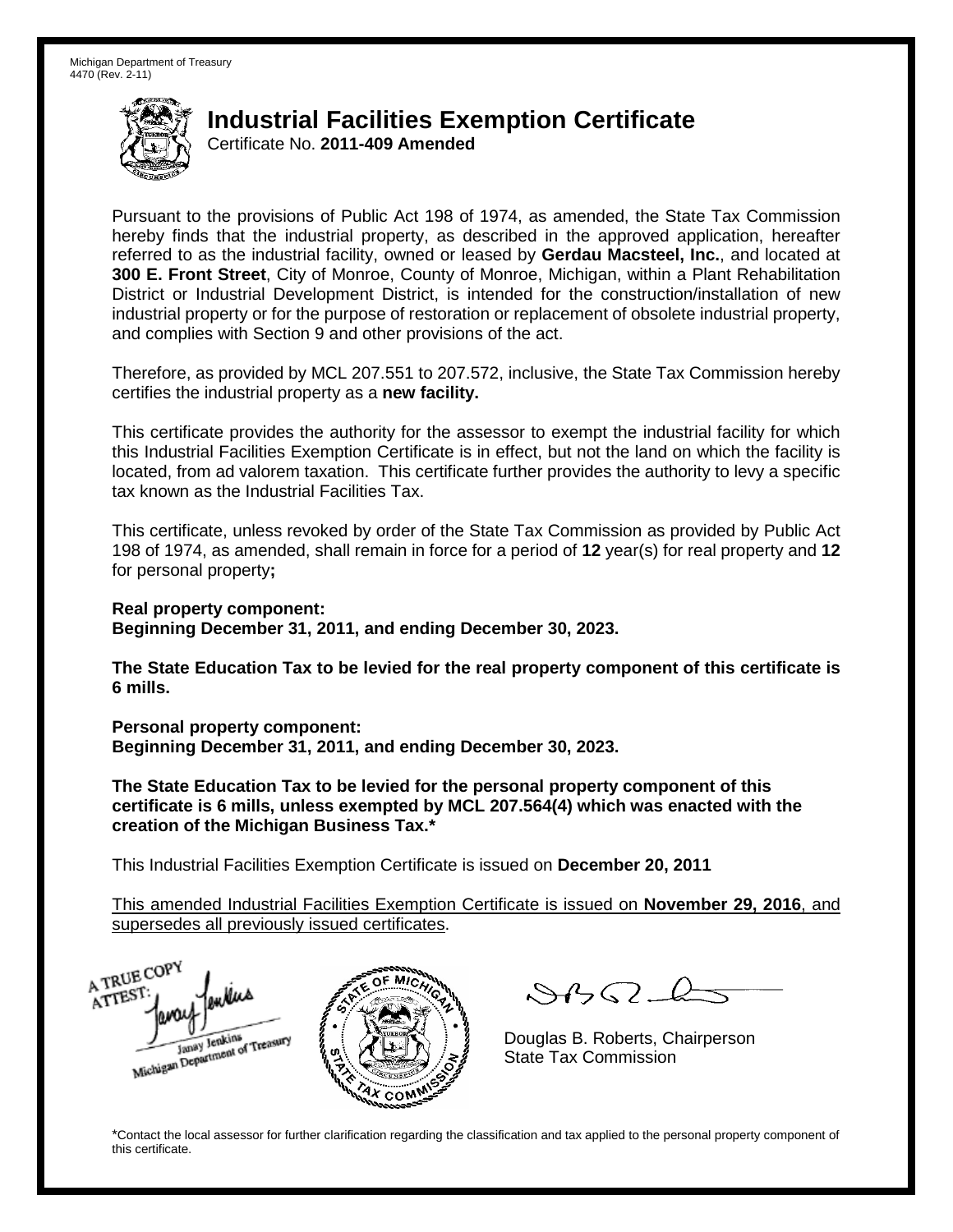

NICK A. KHOURI STATE TREASURER

January 30, 2017

Eugene Paik Pyeonghwa Automotive USA, LLC 900 Wilshire Drive Suite 135 Troy, MI 48084

RICK SNYDER GOVERNOR

Dear Sir/Madam:

Pursuant to the requirements of Public Act 198 of 1974, as amended, the State Tax Commission has issued an amended Industrial Facility Exemption Certificate numbered 2011-466, to Pyeonghwa Automotive USA, LLC, located in the City of Auburn Hills, Oakland County. This revised certificate was issued on November 29, 2016, when the Commission approved the request to extend the certificate for an additional five years.

The investment amounts approved are as follows: Real Property: \$2,400,000 Personal Property: \$121,667

The State Education Tax to be levied for this certificate is 6 mills\*.

In accordance with MCL 24.304, the local unit of government or applicant has sixty days from the date of this letter to request a hearing to correct an error contained in the enclosed certificate.

Notification of completion of this project shall be filed with the Commission within 30 days of project completion. Within 90 days of project completion, a report of final costs shall be filed with the assessing officer of the local unit and the Commission.

If you have further questions regarding the issuance of this industrial facility exemption certificate, please call 517-373-3302.

Sincerely,

teagher & Fral

Heather S. Frick, Executive Director State Tax Commission

Enclosure cc: William D. Griffin, Assessor, City of Auburn Hills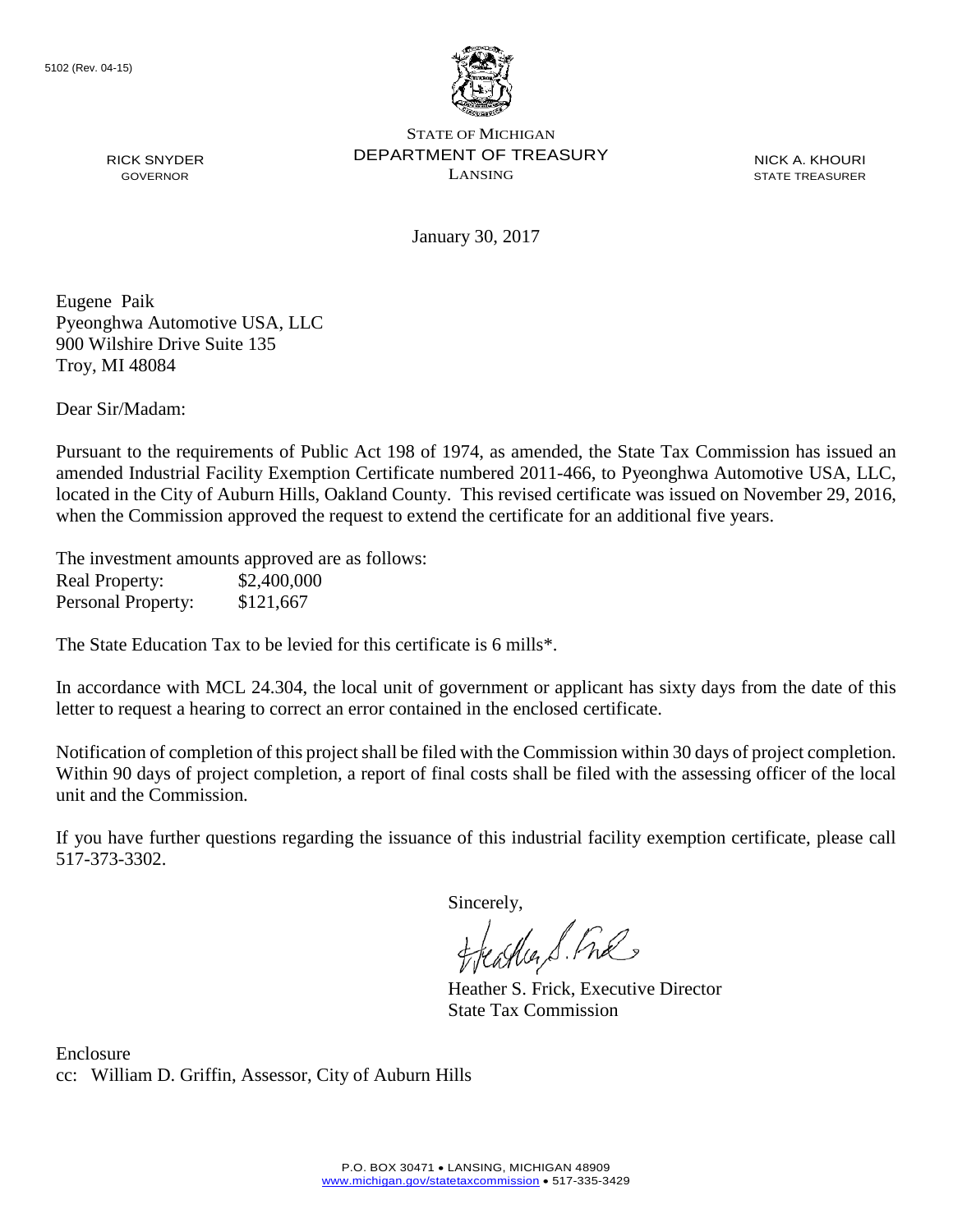Certificate No. **2011-466 Amended**

Pursuant to the provisions of Public Act 198 of 1974, as amended, the State Tax Commission hereby finds that the industrial property, as described in the approved application, hereafter referred to as the industrial facility, owned or leased by **Pyeonghwa Automotive USA, LLC**, and located at **765 Standard Parkway**, City of Auburn Hills, County of Oakland, Michigan, within a Plant Rehabilitation District or Industrial Development District, is intended for the construction/installation of new industrial property or for the purpose of restoration or replacement of obsolete industrial property, and complies with Section 9 and other provisions of the act.

Therefore, as provided by MCL 207.551 to 207.572, inclusive, the State Tax Commission hereby certifies the industrial property as a **new facility.**

This certificate provides the authority for the assessor to exempt the industrial facility for which this Industrial Facilities Exemption Certificate is in effect, but not the land on which the facility is located, from ad valorem taxation. This certificate further provides the authority to levy a specific tax known as the Industrial Facilities Tax.

This certificate, unless revoked by order of the State Tax Commission as provided by Public Act 198 of 1974, as amended, shall remain in force for a period of **10** year(s) for real property and **5** for personal property**;** 

**Real property component:**

**Beginning December 31, 2011, and ending December 30, 2021.** 

**The State Education Tax to be levied for the real property component of this certificate is 6 mills.**

**Personal property component: Beginning December 31, 2011, and ending December 30, 2016.** 

**The State Education Tax to be levied for the personal property component of this certificate is 6 mills, unless exempted by MCL 207.564(4) which was enacted with the creation of the Michigan Business Tax.\***

This Industrial Facilities Exemption Certificate is issued on **December 20, 2011**

This amended Industrial Facilities Exemption Certificate is issued on **November 29, 2016**, and supersedes all previously issued certificates.

A TRUE COP ATTEST enters

.



 $8450 - 6$ 

Douglas B. Roberts, Chairperson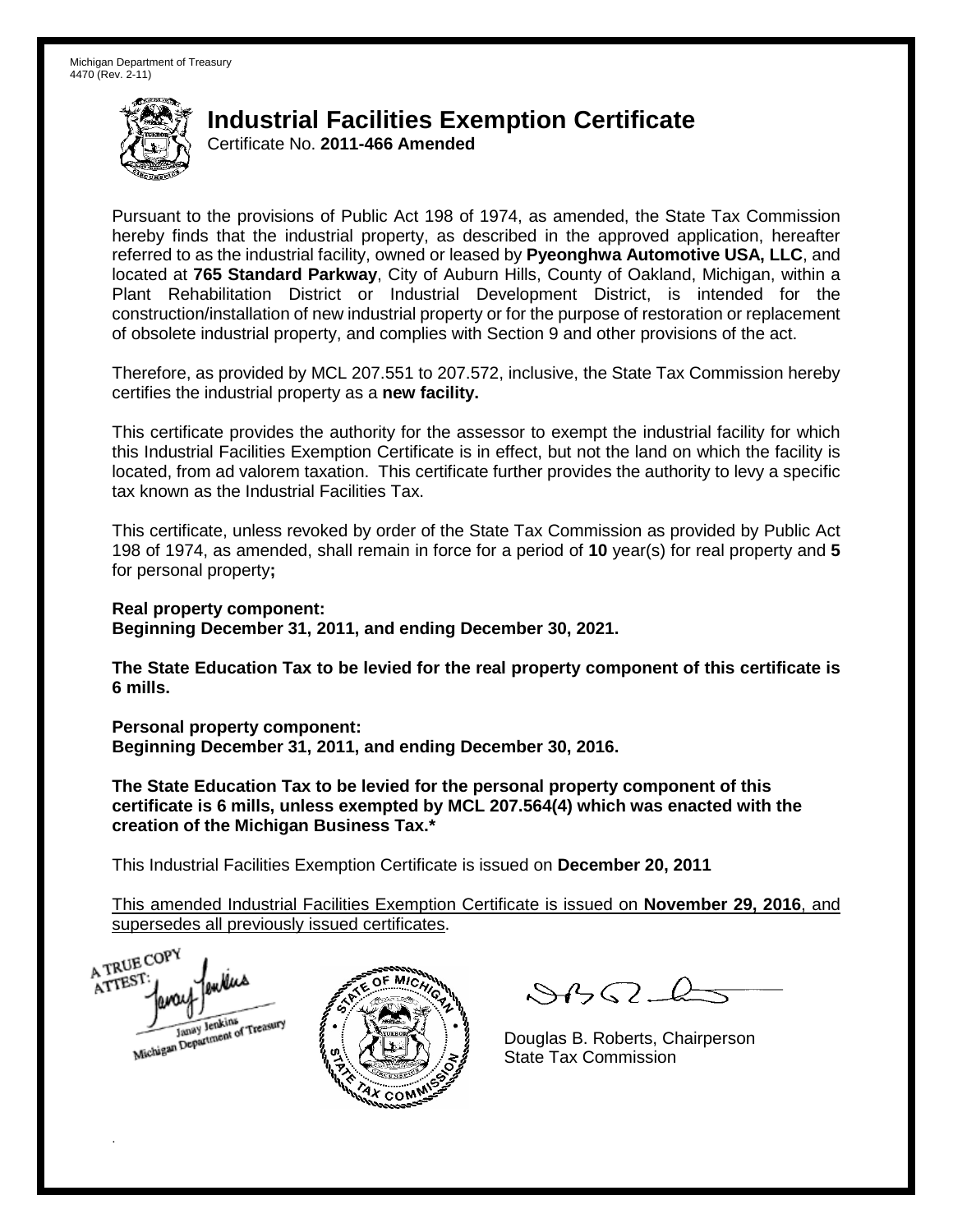

NICK A. KHOURI STATE TREASURER

December 19, 2016

Joseph Baker Moeller Manufacturing Company, LLC 90100 Beck Road Wixom, MI 48393

RICK SNYDER GOVERNOR

Dear Sir/Madam:

Pursuant to the requirements of Public Act 198 of 1974, as amended, the State Tax Commission has issued an amended Industrial Facility Exemption Certificate numbered 2012-219, to Moeller Manufacturing Company, LLC, located in the Little Traverse Township, Emmet County. This revised certificate was issued on November 29, 2016, when the Commission approved the request to transfer the certificate from Moeller Aerospace Technologies Inc.

The investment amounts approved are as follows: Real Property: \$2,670,000 Personal Property: \$4,124,000

The State Education Tax to be levied for this certificate is 6 mills\*.

In accordance with MCL 24.304, the local unit of government or applicant has sixty days from the date of this letter to request a hearing to correct an error contained in the enclosed certificate.

Notification of completion of this project shall be filed with the Commission within 30 days of project completion. Within 90 days of project completion, a report of final costs shall be filed with the assessing officer of the local unit and the Commission.

If you have further questions regarding the issuance of this industrial facility exemption certificate, please call 517-373-3302.

Sincerely,<br>freathers fine

Heather S. Frick, Executive Director State Tax Commission

Enclosure cc: Joseph E. Lavender, Assessor, Little Traverse Township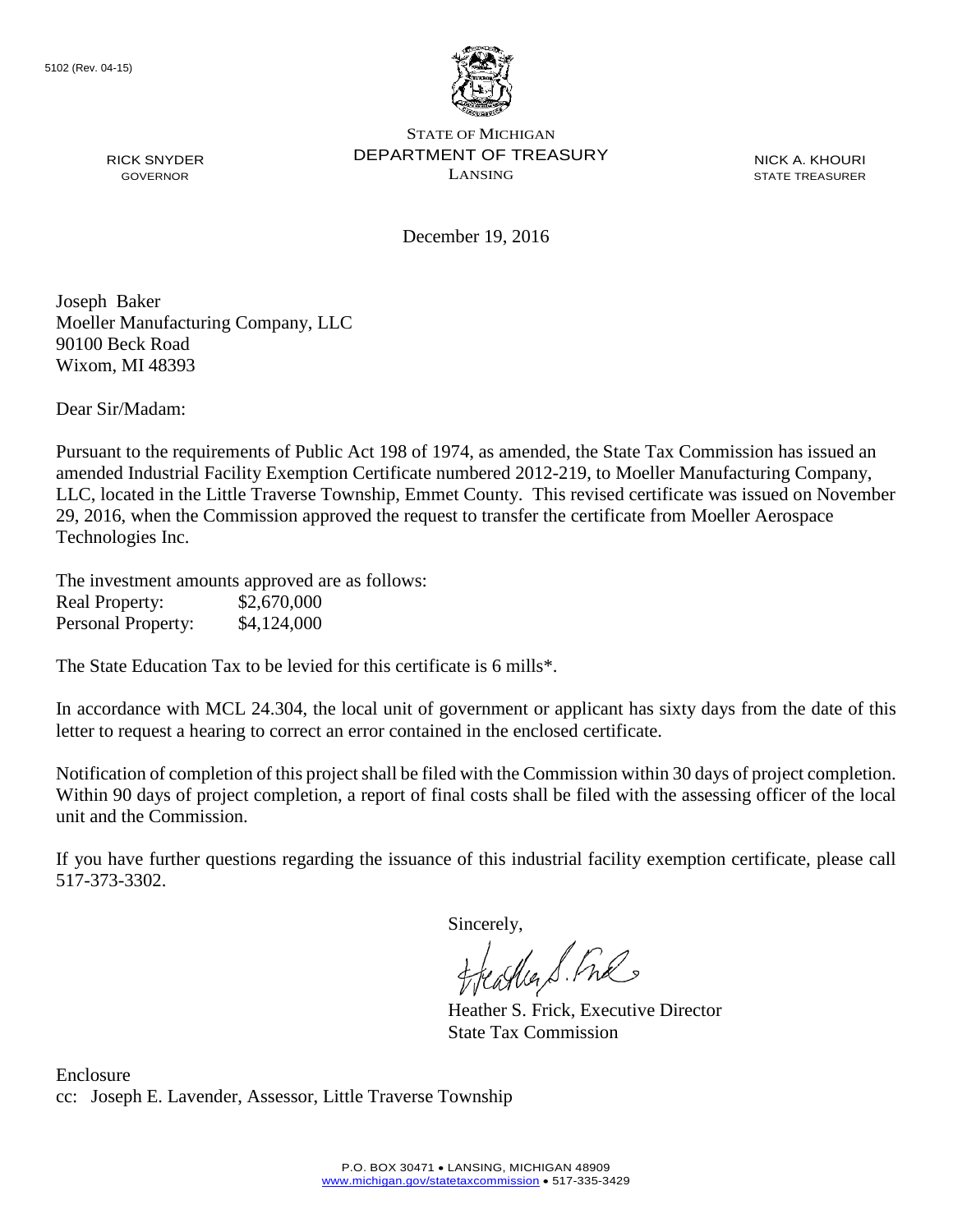Certificate No. **2012-219 Amended**

Pursuant to the provisions of Public Act 198 of 1974, as amended, the State Tax Commission hereby finds that the industrial property, as described in the approved application, hereafter referred to as the industrial facility, owned or leased by **Moeller Manufacturing Company, LLC**, and located at **8725 Moeller Drive**, Little Traverse Township, County of Emmet, Michigan, within a Plant Rehabilitation District or Industrial Development District, is intended for the construction/installation of new industrial property or for the purpose of restoration or replacement of obsolete industrial property, and complies with Section 9 and other provisions of the act.

Therefore, as provided by MCL 207.551 to 207.572, inclusive, the State Tax Commission hereby certifies the industrial property as a **new facility.**

This certificate provides the authority for the assessor to exempt the industrial facility for which this Industrial Facilities Exemption Certificate is in effect, but not the land on which the facility is located, from ad valorem taxation. This certificate further provides the authority to levy a specific tax known as the Industrial Facilities Tax.

This certificate, unless revoked by order of the State Tax Commission as provided by Public Act 198 of 1974, as amended, shall remain in force for a period of **12** year(s) for real property and **12** for personal property**;**

**Real property component:**

**Beginning December 31, 2012, and ending December 30, 2026.**

**The State Education Tax to be levied for the real property component of this certificate is 6 mills.**

**Personal property component: Beginning December 31, 2012, and ending December 30, 2026.**

**The State Education Tax to be levied for the personal property component of this certificate is 6 mills, unless exempted by MCL 207.564(4) which was enacted with the creation of the Michigan Business Tax.\***

This Industrial Facilities Exemption Certificate is issued on **August 28, 2012**

This amended Industrial Facilities Exemption Certificate is issued on **November 29, 2016**, and supersedes all previously issued certificates.

A TRUE COP A TTEST enders Michigan Department of Treasury COM<sub>.</sub>

 $SBSL$ 

Douglas B. Roberts, Chairperson State Tax Commission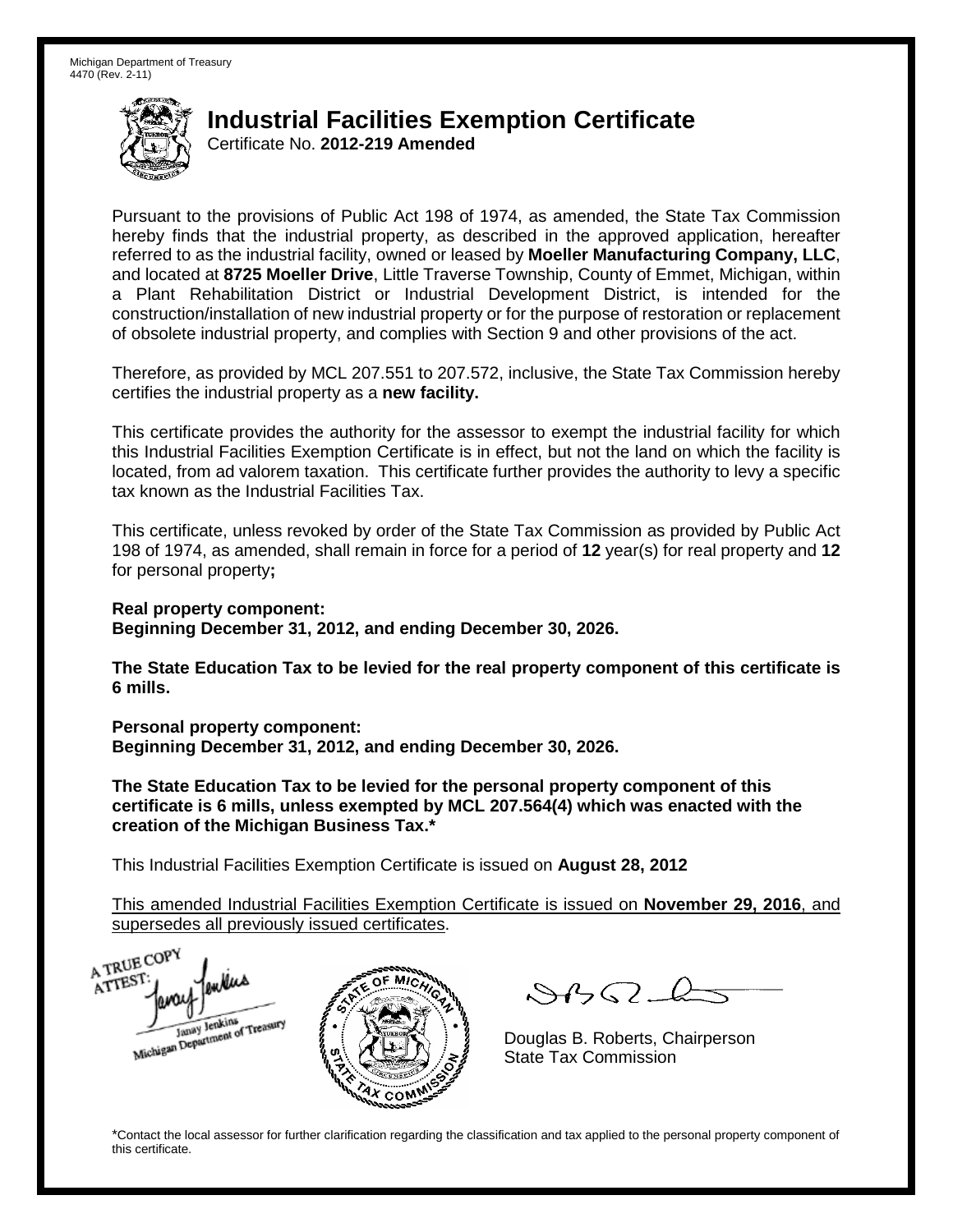

NICK A. KHOURI STATE TREASURER

December 19, 2016

Erik Grant Yapp USA Automotive Systems, Inc. 36320 Eureka Road Romulus, MI 48174

RICK SNYDER GOVERNOR

Dear Sir/Madam:

Pursuant to the requirements of Public Act 198 of 1974, as amended, the State Tax Commission has issued an amended Industrial Facility Exemption Certificate numbered 2012-449, to Yapp USA Automotive Systems, Inc., located in the City of Romulus, Wayne County. This revised certificate was issued on November 29, 2016, when the Commission approved the request to transfer the certificate from 4L Ventures, LLC, dba Lee Steel Corporation.

The investment amounts approved are as follows: Real Property: \$12,613,354 Personal Property: \$

The State Education Tax to be levied for this certificate is 6 mills\*.

In accordance with MCL 24.304, the local unit of government or applicant has sixty days from the date of this letter to request a hearing to correct an error contained in the enclosed certificate.

Notification of completion of this project shall be filed with the Commission within 30 days of project completion. Within 90 days of project completion, a report of final costs shall be filed with the assessing officer of the local unit and the Commission.

If you have further questions regarding the issuance of this industrial facility exemption certificate, please call 517-373-3302.

Sincerely,

asker S. Ful

Heather S. Frick, Executive Director State Tax Commission

Enclosure cc: Julie Albert, Assessor, City of Romulus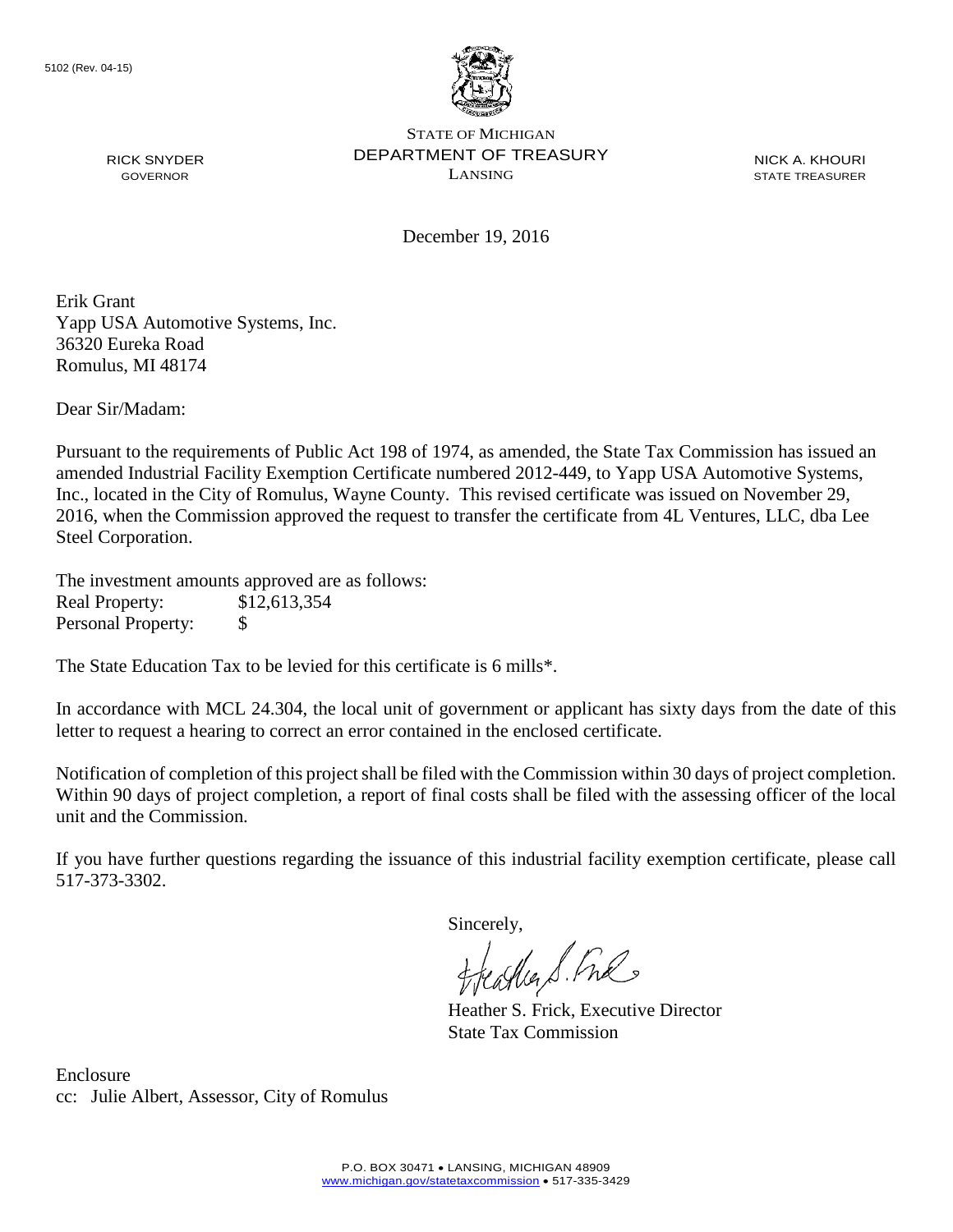Certificate No. **2012-449 Amended**

Pursuant to the provisions of Public Act 198 of 1974, as amended, the State Tax Commission hereby finds that the industrial property, as described in the approved application, hereafter referred to as the industrial facility, owned or leased by **Yapp USA Automotive Systems, Inc.**, and located at **36320 Eureka Road**, City of Romulus, County of Wayne, Michigan, within a Plant Rehabilitation District or Industrial Development District, is intended for the construction/installation of new industrial property or for the purpose of restoration or replacement of obsolete industrial property, and complies with Section 9 and other provisions of the act.

Therefore, as provided by MCL 207.551 to 207.572, inclusive, the State Tax Commission hereby certifies the industrial property as a **new facility.**

This certificate provides the authority for the assessor to exempt the industrial facility for which this Industrial Facilities Exemption Certificate is in effect, but not the land on which the facility is located, from ad valorem taxation. This certificate further provides the authority to levy a specific tax known as the Industrial Facilities Tax.

This certificate, unless revoked by order of the State Tax Commission as provided by Public Act 198 of 1974, as amended, shall remain in force for a period of **7** year(s) for real property and **0** for personal property**;**

**Real property component: Beginning December 31, 2012, and ending December 30, 2019.**

**The State Education Tax to be levied for the real property component of this certificate is 6 mills.**

This Industrial Facilities Exemption Certificate is issued on **December 13, 2012**

This amended Industrial Facilities Exemption Certificate is issued on **November 29, 2016**, and supersedes all previously issued certificates.

A TRUE COPY ATTEST Janay Jenkins<br>Michigan Department of Treasury



 $\mathcal{S}$ 

Douglas B. Roberts, Chairperson State Tax Commission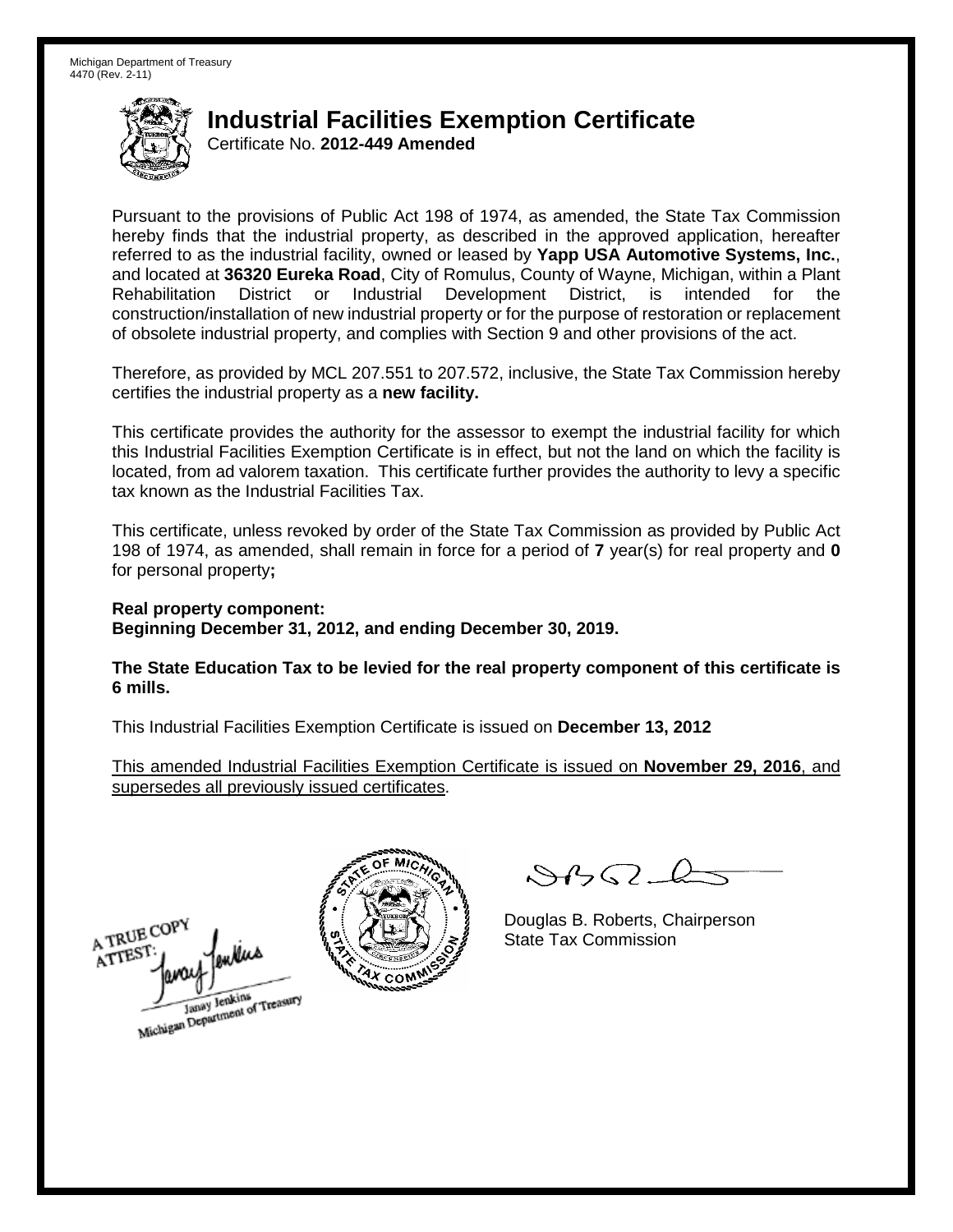

NICK A. KHOURI STATE TREASURER

December 19, 2016

Donna Blackwell Gerdau Macsteel, Inc. 300 E. Front Street Monroe, MI 48161

RICK SNYDER GOVERNOR

Dear Sir/Madam:

Pursuant to the requirements of Public Act 198 of 1974, as amended, the State Tax Commission has issued an amended Industrial Facility Exemption Certificate numbered 2012-464, to Gerdau Macsteel, Inc., located in the City of Monroe, Monroe County. This revised certificate was issued on November 29, 2016, when the Commission approved the request to transfer the certificate from Macsteel Monroe, Inc.

The investment amounts approved are as follows: Real Property: \$18,942,388 Personal Property: \$69,557,328

The State Education Tax to be levied for this certificate is 6 mills\*.

In accordance with MCL 24.304, the local unit of government or applicant has sixty days from the date of this letter to request a hearing to correct an error contained in the enclosed certificate.

Notification of completion of this project shall be filed with the Commission within 30 days of project completion. Within 90 days of project completion, a report of final costs shall be filed with the assessing officer of the local unit and the Commission.

If you have further questions regarding the issuance of this industrial facility exemption certificate, please call 517-373-3302.

Sincerely,

feastles S. Ful

Heather S. Frick, Executive Director State Tax Commission

Enclosure cc: Samuel J. Guich, Assessor, City of Monroe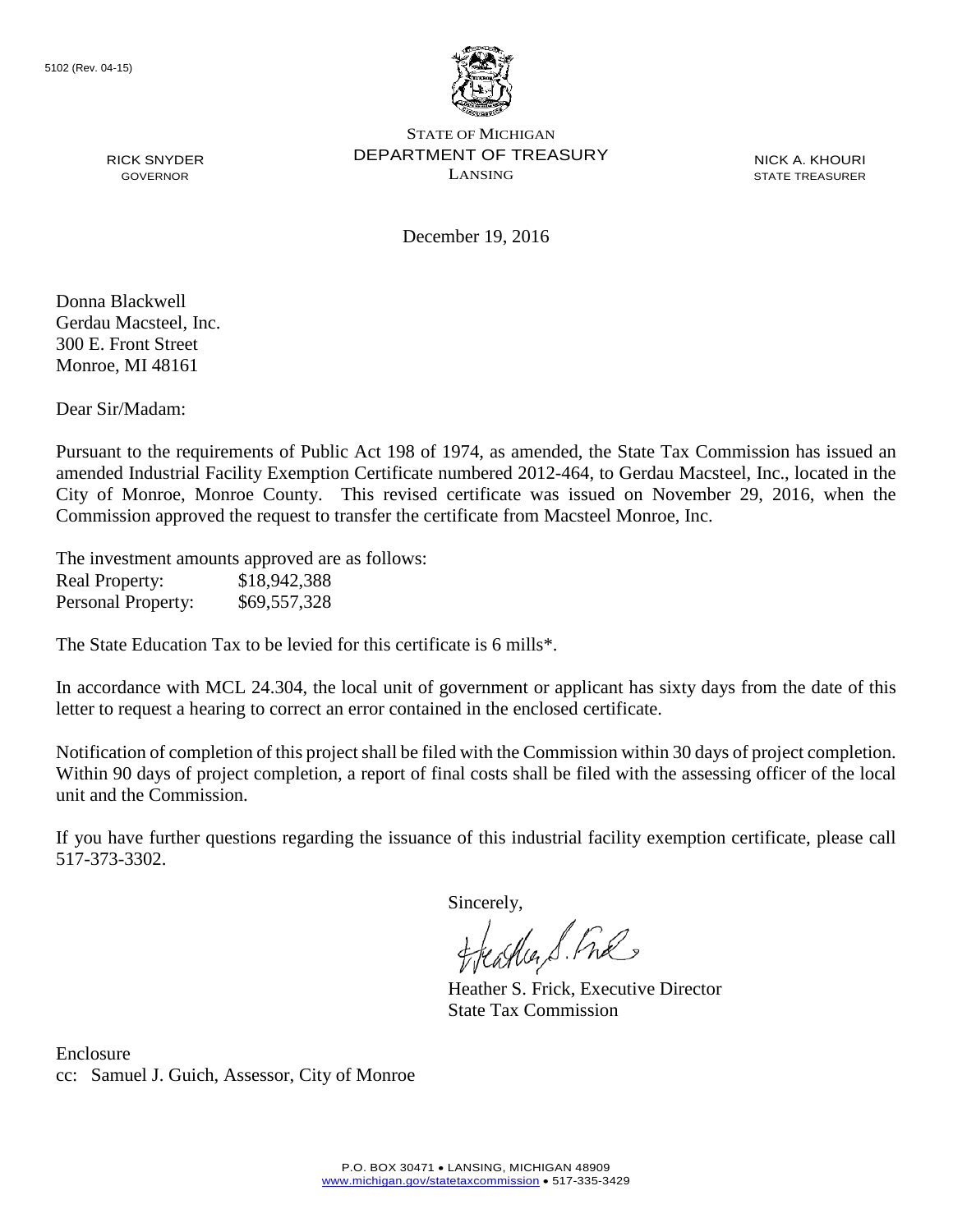Certificate No. **2012-464 Amended**

Pursuant to the provisions of Public Act 198 of 1974, as amended, the State Tax Commission hereby finds that the industrial property, as described in the approved application, hereafter referred to as the industrial facility, owned or leased by **Gerdau Macsteel, Inc.**, and located at **300 E. Front Street**, City of Monroe, County of Monroe, Michigan, within a Plant Rehabilitation District or Industrial Development District, is intended for the construction/installation of new industrial property or for the purpose of restoration or replacement of obsolete industrial property, and complies with Section 9 and other provisions of the act.

Therefore, as provided by MCL 207.551 to 207.572, inclusive, the State Tax Commission hereby certifies the industrial property as a **new facility.**

This certificate provides the authority for the assessor to exempt the industrial facility for which this Industrial Facilities Exemption Certificate is in effect, but not the land on which the facility is located, from ad valorem taxation. This certificate further provides the authority to levy a specific tax known as the Industrial Facilities Tax.

This certificate, unless revoked by order of the State Tax Commission as provided by Public Act 198 of 1974, as amended, shall remain in force for a period of **12** year(s) for real property and **12** for personal property**;**

**Real property component:**

**Beginning December 31, 2012, and ending December 30, 2024.**

**The State Education Tax to be levied for the real property component of this certificate is 6 mills.**

**Personal property component: Beginning December 31, 2012, and ending December 30, 2024.**

**The State Education Tax to be levied for the personal property component of this certificate is 6 mills, unless exempted by MCL 207.564(4) which was enacted with the creation of the Michigan Business Tax.\***

This Industrial Facilities Exemption Certificate is issued on **December 13, 2012**

COM<sub>.</sub>

This amended Industrial Facilities Exemption Certificate is issued on **November 29, 2016**, and supersedes all previously issued certificates.

A TRUE COPY ATTEST Janay Jenkins<br>Michigan Department of Treasury

 $SBSL$ 

Douglas B. Roberts, Chairperson State Tax Commission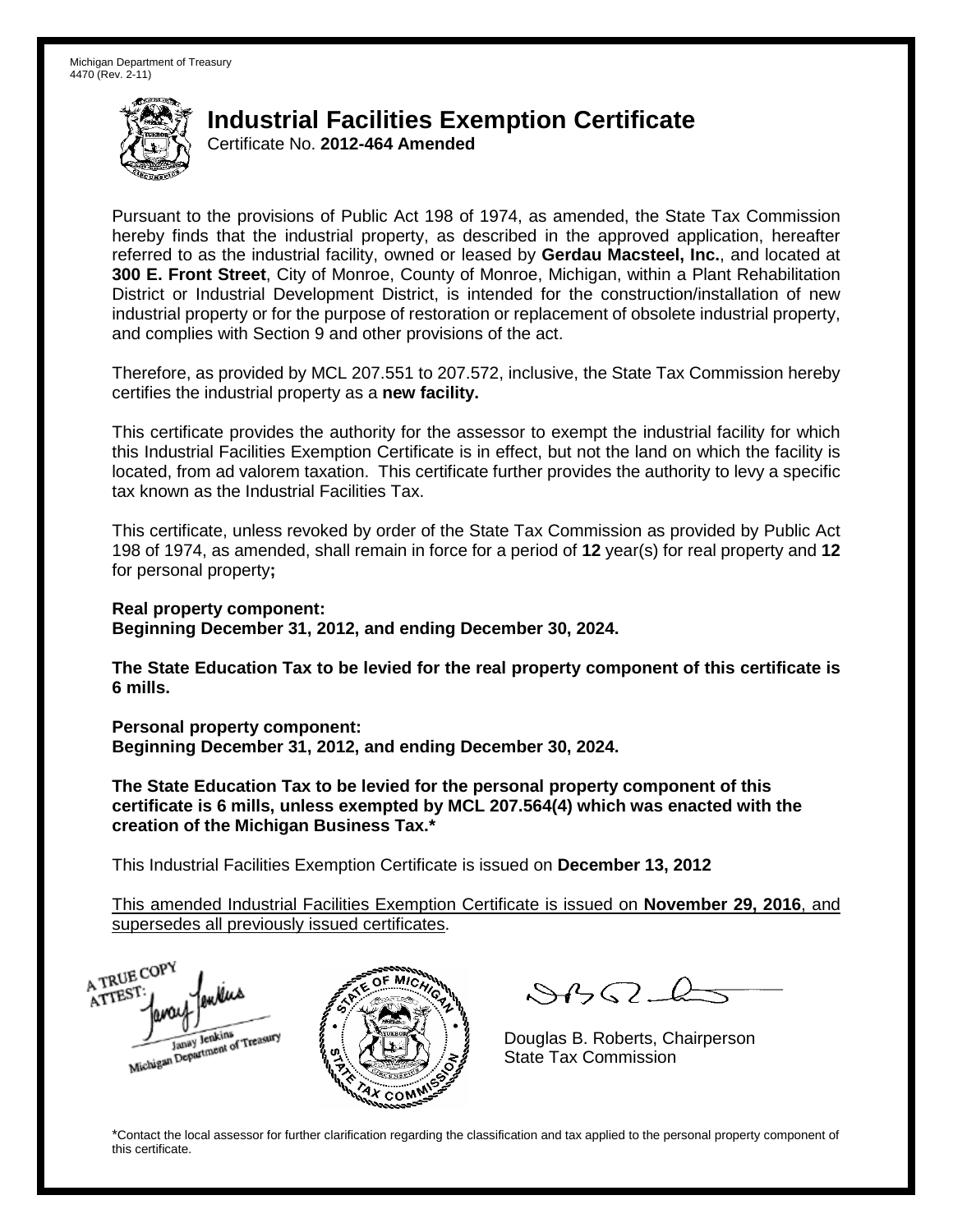

NICK A. KHOURI STATE TREASURER

December 19, 2016

Tricia Bernhard Shipston Aluminum Technologies (Michigan) Inc. 14638 Apple Drive Fruitport, MI 49415

Dear Sir/Madam:

RICK SNYDER GOVERNOR

Pursuant to the requirements of Public Act 198 of 1974, as amended, the State Tax Commission has issued an amended Industrial Facility Exemption Certificate numbered 2013-406, to Shipston Aluminum Technologies (Michigan) Inc., located in the Spring Lake Township, Ottawa County. This revised certificate was issued on November 29, 2016, when the Commission approved the request to transfer the certificate from Automotive Casting Technology, Inc. dba C-T-C.

The investment amounts approved are as follows: Real Property: \$ Personal Property: \$2,714,000

The State Education Tax to be levied for this certificate is 6 mills\*.

In accordance with MCL 24.304, the local unit of government or applicant has sixty days from the date of this letter to request a hearing to correct an error contained in the enclosed certificate.

Notification of completion of this project shall be filed with the Commission within 30 days of project completion. Within 90 days of project completion, a report of final costs shall be filed with the assessing officer of the local unit and the Commission.

If you have further questions regarding the issuance of this industrial facility exemption certificate, please call 517-373-3302.

Sincerely,<br>freathers fine

Heather S. Frick, Executive Director State Tax Commission

Enclosure cc: Heather M. Singleton, Assessor, Spring Lake Township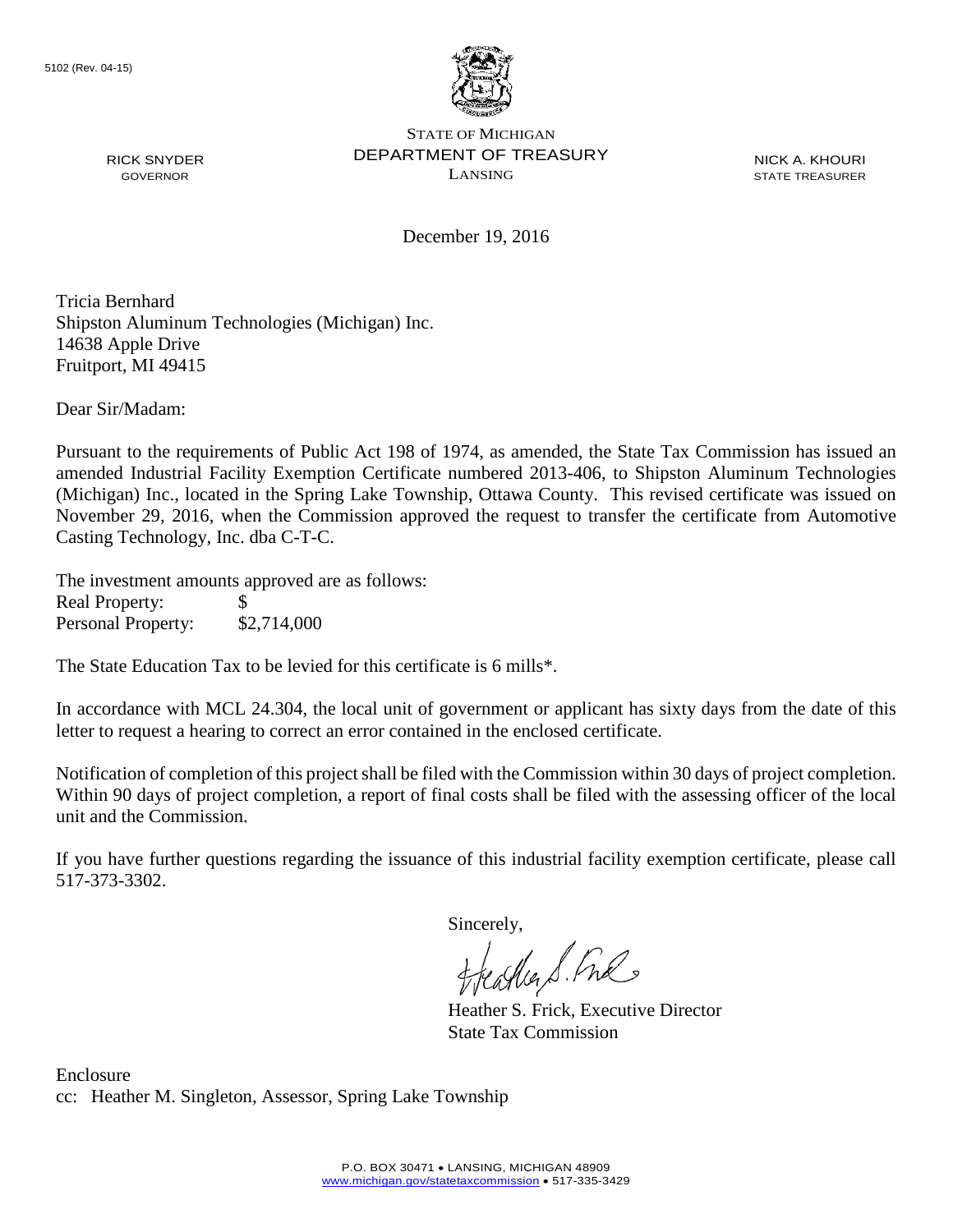Certificate No. **2013-406 Amended**

Pursuant to the provisions of Public Act 198 of 1974, as amended, the State Tax Commission hereby finds that the industrial property, as described in the approved application, hereafter referred to as the industrial facility, owned or leased by **Shipston Aluminum Technologies (Michigan) Inc.**, and located at **14638 Apple Drive**, Spring Lake Township, County of Ottawa, Michigan, within a Plant Rehabilitation District or Industrial Development District, is intended for the construction/installation of new industrial property or for the purpose of restoration or replacement of obsolete industrial property, and complies with Section 9 and other provisions of the act.

Therefore, as provided by MCL 207.551 to 207.572, inclusive, the State Tax Commission hereby certifies the industrial property as a **new facility.**

This certificate provides the authority for the assessor to exempt the industrial facility for which this Industrial Facilities Exemption Certificate is in effect, but not the land on which the facility is located, from ad valorem taxation. This certificate further provides the authority to levy a specific tax known as the Industrial Facilities Tax.

This certificate, unless revoked by order of the State Tax Commission as provided by Public Act 198 of 1974, as amended, shall remain in force for a period of **0** year(s) for real property and **12** for personal property**;**

**Personal property component: Beginning December 31, 2013, and ending December 30, 2026.**

**The State Education Tax to be levied for the personal property component of this certificate is 6 mills, unless exempted by MCL 207.564(4) which was enacted with the creation of the Michigan Business Tax.\***

This Industrial Facilities Exemption Certificate is issued on **December 16, 2013**

This amended Industrial Facilities Exemption Certificate is issued on **November 29, 2016**, and supersedes all previously issued certificates.





 $84562-6$ 

Douglas B. Roberts, Chairperson State Tax Commission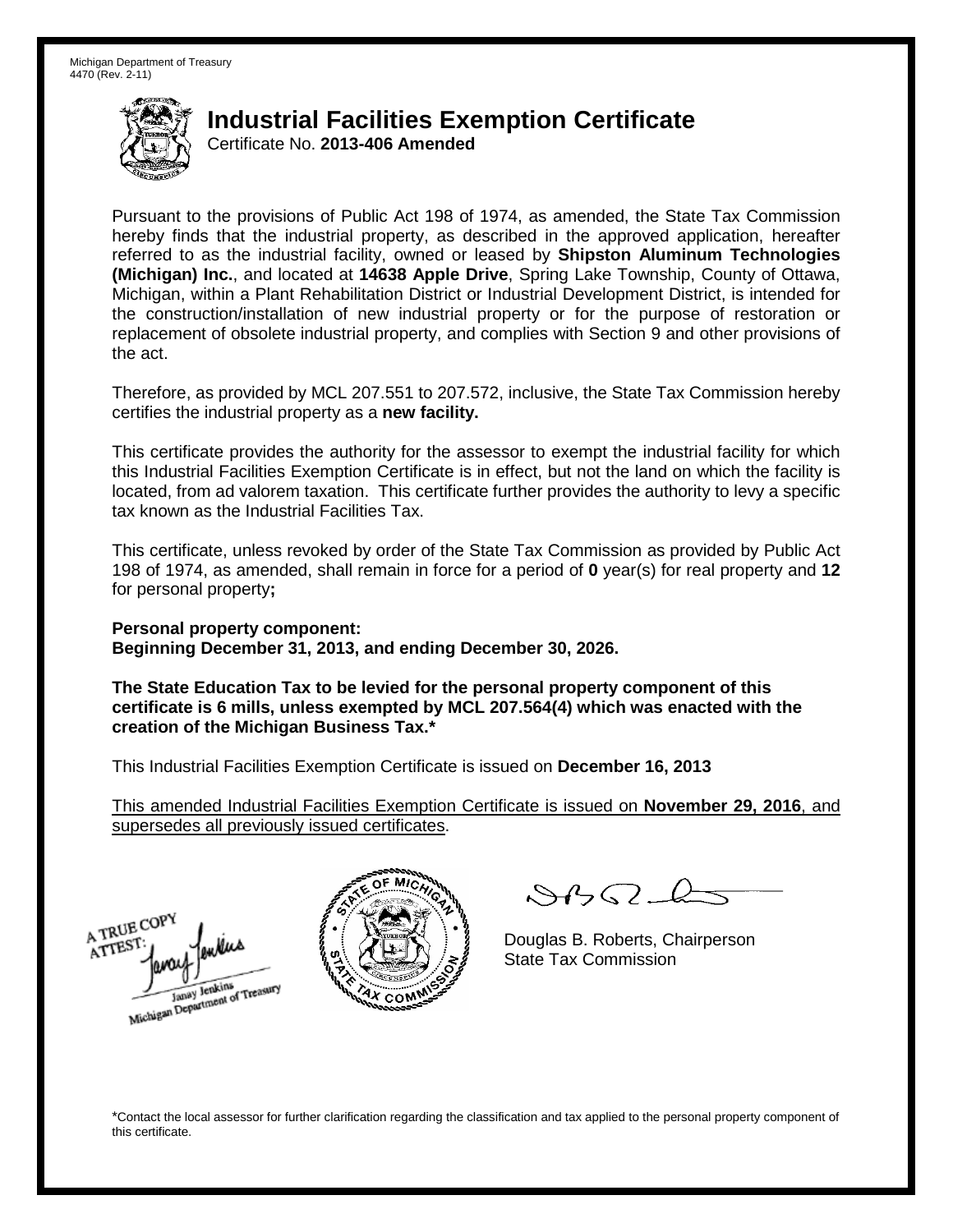

NICK A. KHOURI STATE TREASURER

December 19, 2016

Tricia Bernhard Shipston Aluminum Technologies (Michigan) Inc. 14638 Apple Drive Fruitport, MI 49415

Dear Sir/Madam:

RICK SNYDER GOVERNOR

Pursuant to the requirements of Public Act 198 of 1974, as amended, the State Tax Commission has issued an amended Industrial Facility Exemption Certificate numbered 2013-407, to Shipston Aluminum Technologies (Michigan) Inc., located in the Spring Lake Township, Ottawa County. This revised certificate was issued on November 29, 2016, when the Commission approved the request to transfer the certificate from Automotive Casting Technology, Inc. dba C-T-C.

The investment amounts approved are as follows: Real Property: \$ Personal Property: \$1,732,000

The State Education Tax to be levied for this certificate is 6 mills\*.

In accordance with MCL 24.304, the local unit of government or applicant has sixty days from the date of this letter to request a hearing to correct an error contained in the enclosed certificate.

Notification of completion of this project shall be filed with the Commission within 30 days of project completion. Within 90 days of project completion, a report of final costs shall be filed with the assessing officer of the local unit and the Commission.

If you have further questions regarding the issuance of this industrial facility exemption certificate, please call 517-373-3302.

Sincerely,<br>freathers fine

Heather S. Frick, Executive Director State Tax Commission

Enclosure cc: Heather M. Singleton, Assessor, Spring Lake Township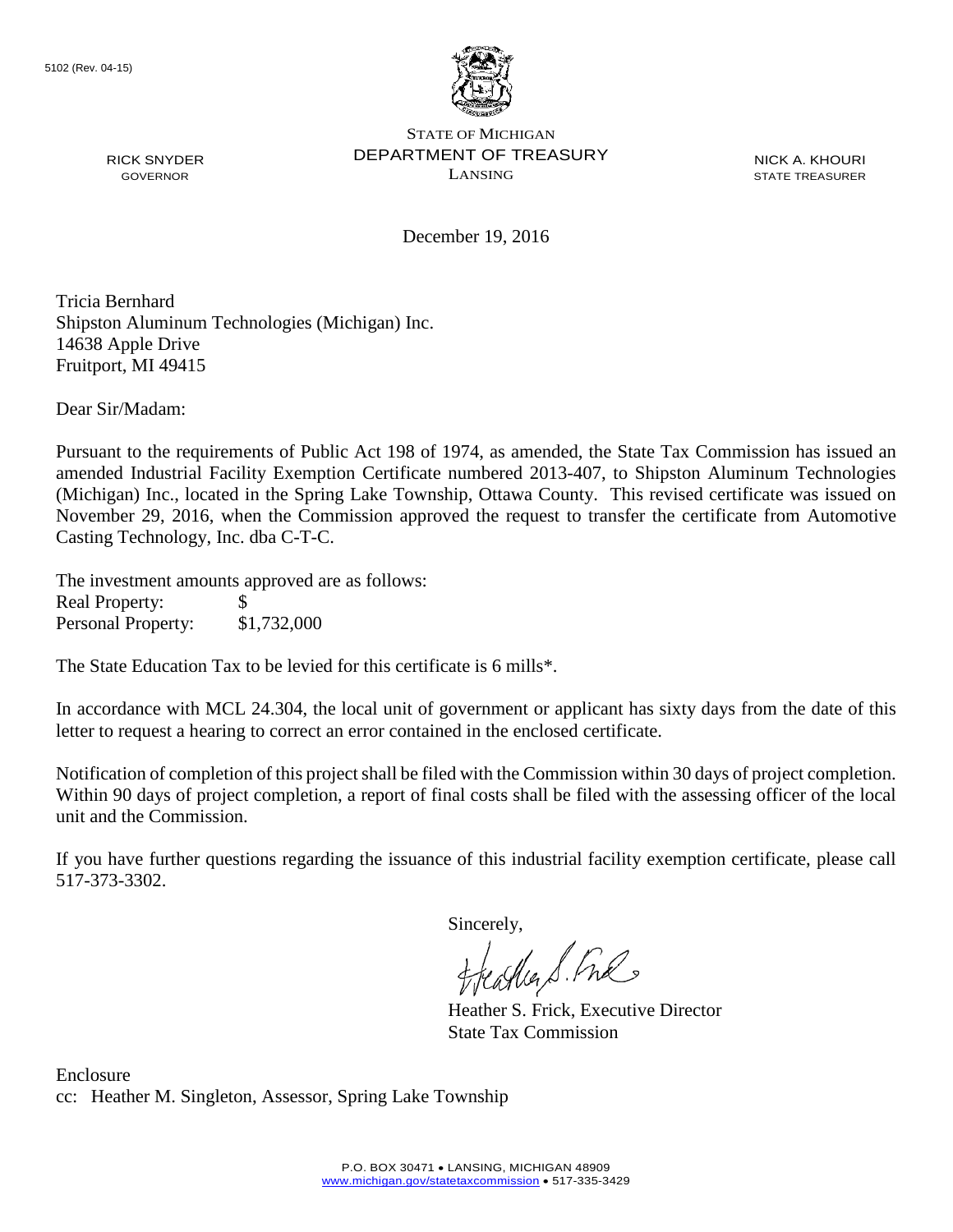Certificate No. **2013-407 Amended**

Pursuant to the provisions of Public Act 198 of 1974, as amended, the State Tax Commission hereby finds that the industrial property, as described in the approved application, hereafter referred to as the industrial facility, owned or leased by **Shipston Aluminum Technologies (Michigan) Inc.**, and located at **14638 Apple Drive**, Spring Lake Township, County of Ottawa, Michigan, within a Plant Rehabilitation District or Industrial Development District, is intended for the construction/installation of new industrial property or for the purpose of restoration or replacement of obsolete industrial property, and complies with Section 9 and other provisions of the act.

Therefore, as provided by MCL 207.551 to 207.572, inclusive, the State Tax Commission hereby certifies the industrial property as a **new facility.**

This certificate provides the authority for the assessor to exempt the industrial facility for which this Industrial Facilities Exemption Certificate is in effect, but not the land on which the facility is located, from ad valorem taxation. This certificate further provides the authority to levy a specific tax known as the Industrial Facilities Tax.

This certificate, unless revoked by order of the State Tax Commission as provided by Public Act 198 of 1974, as amended, shall remain in force for a period of **0** year(s) for real property and **12** for personal property**;**

**Personal property component: Beginning December 31, 2013, and ending December 30, 2025.**

**The State Education Tax to be levied for the personal property component of this certificate is 6 mills, unless exempted by MCL 207.564(4) which was enacted with the creation of the Michigan Business Tax.\***

This Industrial Facilities Exemption Certificate is issued on **December 16, 2013**

This amended Industrial Facilities Exemption Certificate is issued on **November 29, 2016**, and supersedes all previously issued certificates.

A TRUE COPY ATTEST Janay Jenkins<br>Michigan Department of Treasury



 $84562-6$ 

Douglas B. Roberts, Chairperson State Tax Commission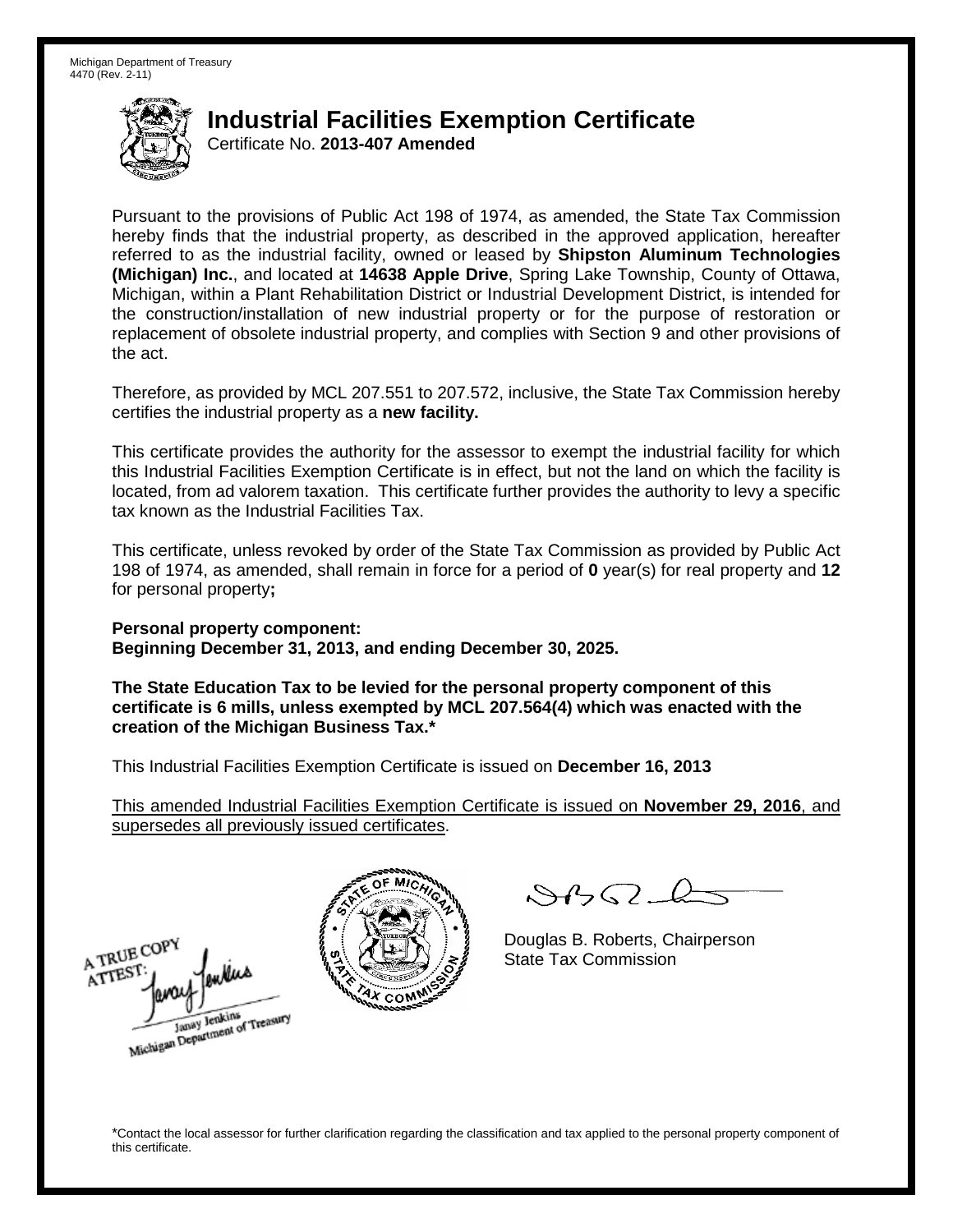

NICK A. KHOURI STATE TREASURER

December 19, 2016

Fred Kreger Verndale Products, Inc. 8445 Lyndon Detroit, MI 48238

RICK SNYDER GOVERNOR

Dear Sir/Madam:

Pursuant to the requirements of Public Act 198 of 1974, as amended, the State Tax Commission has issued an amended Industrial Facility Exemption Certificate numbered 2013-538, to Verndale Products, Inc., located in the City of Detroit, Wayne County. This revised certificate was issued on November 29, 2016, when the Commission approved the request to increase personal property from \$10,945,400 to \$15,405,021.

The investment amounts approved are as follows: Real Property: \$ Personal Property: \$15,405,021

The State Education Tax to be levied for this certificate is 6 mills\*.

In accordance with MCL 24.304, the local unit of government or applicant has sixty days from the date of this letter to request a hearing to correct an error contained in the enclosed certificate.

Notification of completion of this project shall be filed with the Commission within 30 days of project completion. Within 90 days of project completion, a report of final costs shall be filed with the assessing officer of the local unit and the Commission.

If you have further questions regarding the issuance of this industrial facility exemption certificate, please call 517-373-3302.

Sincerely,

teacher S. Ful

Heather S. Frick, Executive Director State Tax Commission

Enclosure cc: Lisa Ann Hobart, Assessor, City of Detroit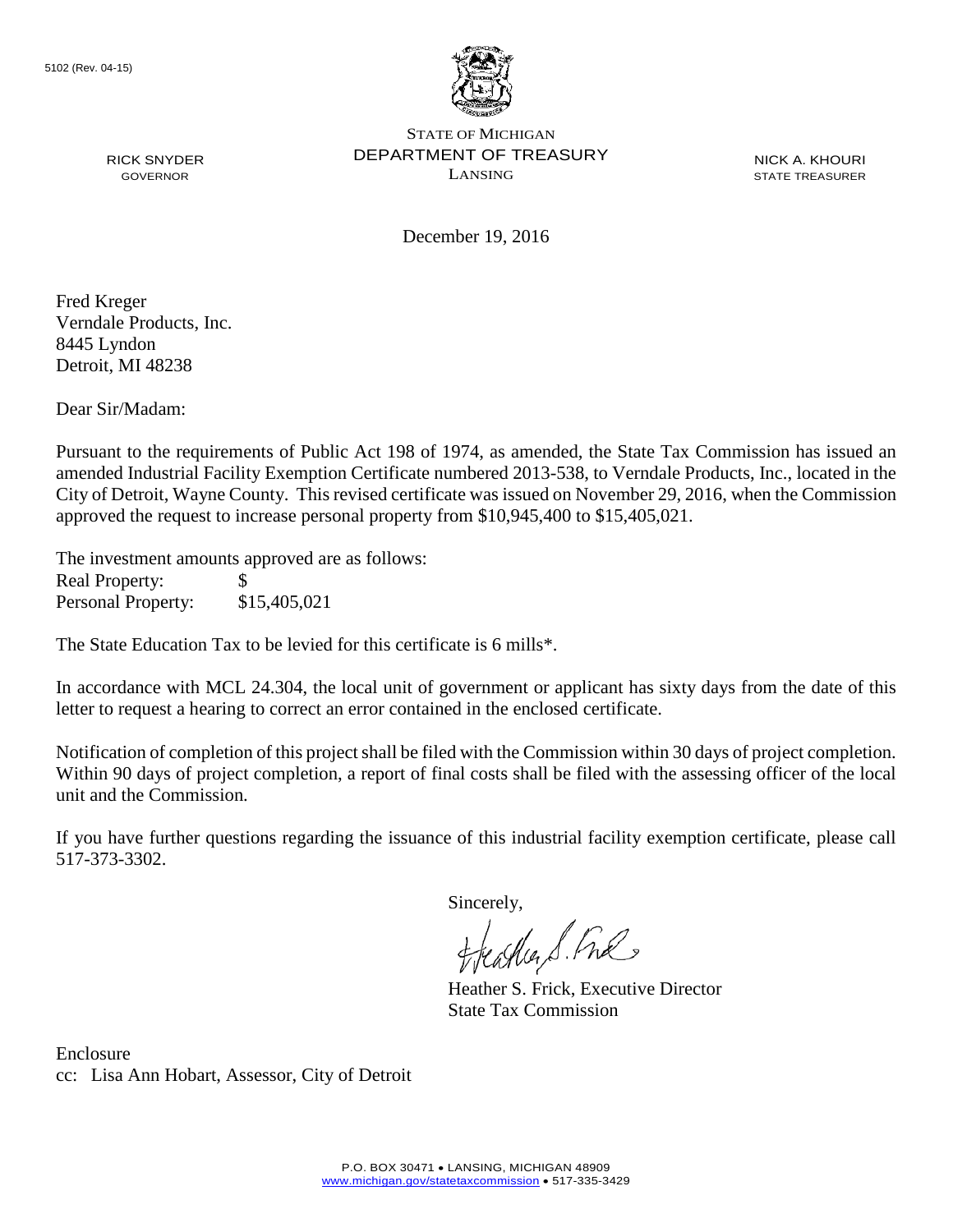Certificate No. **2013-538 Amended**

Pursuant to the provisions of Public Act 198 of 1974, as amended, the State Tax Commission hereby finds that the industrial property, as described in the approved application, hereafter referred to as the industrial facility, owned or leased by **Verndale Products, Inc.**, and located at **18940 Weaver**, City of Detroit, County of Wayne, Michigan, within a Plant Rehabilitation District or Industrial Development District, is intended for the construction/installation of new industrial property or for the purpose of restoration or replacement of obsolete industrial property, and complies with Section 9 and other provisions of the act.

Therefore, as provided by MCL 207.551 to 207.572, inclusive, the State Tax Commission hereby certifies the industrial property as a **new facility.**

This certificate provides the authority for the assessor to exempt the industrial facility for which this Industrial Facilities Exemption Certificate is in effect, but not the land on which the facility is located, from ad valorem taxation. This certificate further provides the authority to levy a specific tax known as the Industrial Facilities Tax.

This certificate, unless revoked by order of the State Tax Commission as provided by Public Act 198 of 1974, as amended, shall remain in force for a period of **0** year(s) for real property and **7** for personal property**;**

**Personal property component: Beginning December 31, 2013, and ending December 30, 2020.**

**The State Education Tax to be levied for the personal property component of this certificate is 6 mills, unless exempted by MCL 207.564(4) which was enacted with the creation of the Michigan Business Tax.\***

This Industrial Facilities Exemption Certificate is issued on **December 16, 2013**

This amended Industrial Facilities Exemption Certificate is issued on **November 29, 2016**, and supersedes all previously issued certificates.

A TRUE COP ATTES Michigan Department of Treasury



 $\mathcal{S}$ 

Douglas B. Roberts, Chairperson State Tax Commission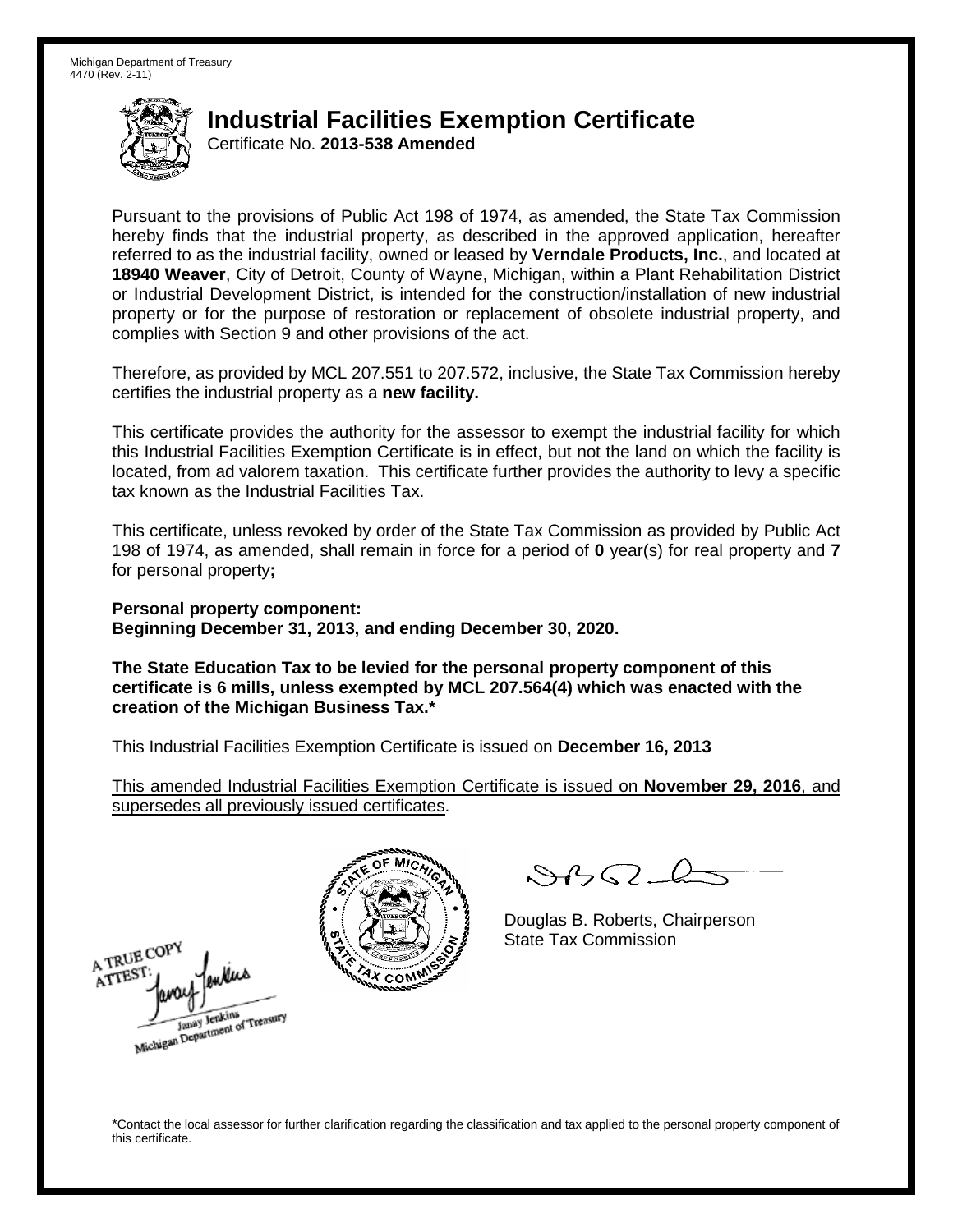

NICK A. KHOURI STATE TREASURER

December 19, 2016

Brad Richardson MVP Disc Sports LLC 15972 Dudley Road Brown City, MI 48416

RICK SNYDER GOVERNOR

Dear Sir/Madam:

Pursuant to the requirements of Public Act 198 of 1974, as amended, the State Tax Commission has issued an amended Industrial Facility Exemption Certificate numbered 2014-289, to MVP Disc Sports LLC, located in the City of Marlette, Sanilac County. This revised certificate was issued on November 29, 2016, when the Commission approved the request to increase real property from \$317,000 to \$448,858 and personal property from \$0 to \$61,738.

The investment amounts approved are as follows: Real Property: \$448,888 Personal Property: \$61,738

The State Education Tax to be levied for this certificate is 6 mills\*.

In accordance with MCL 24.304, the local unit of government or applicant has sixty days from the date of this letter to request a hearing to correct an error contained in the enclosed certificate.

Notification of completion of this project shall be filed with the Commission within 30 days of project completion. Within 90 days of project completion, a report of final costs shall be filed with the assessing officer of the local unit and the Commission.

If you have further questions regarding the issuance of this industrial facility exemption certificate, please call 517-373-3302.

Sincerely,<br>freathers fine

Heather S. Frick, Executive Director State Tax Commission

Enclosure cc: Sarah J. Kady, Assessor, City of Marlette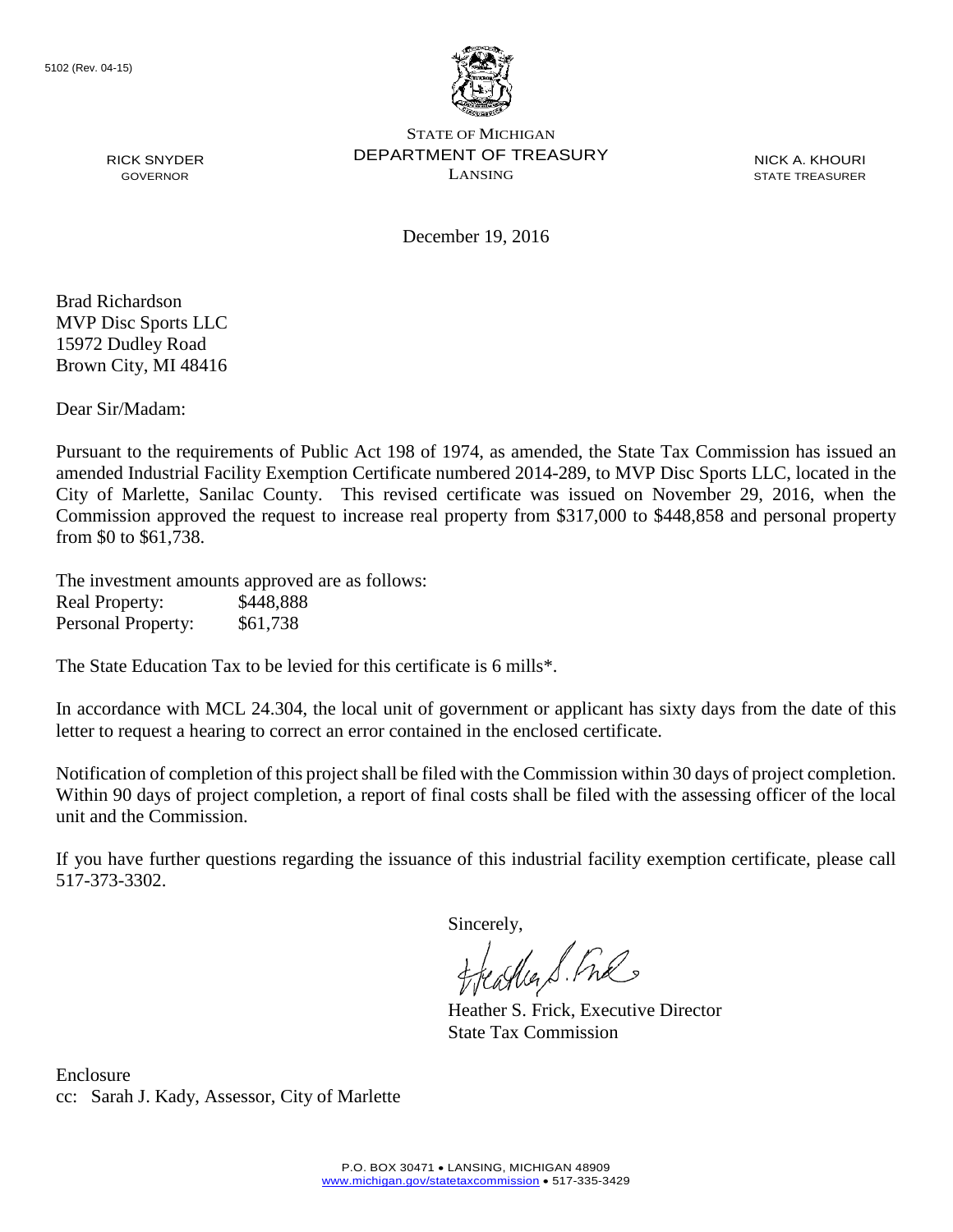Certificate No. **2014-289 Amended**

Pursuant to the provisions of Public Act 198 of 1974, as amended, the State Tax Commission hereby finds that the industrial property, as described in the approved application, hereafter referred to as the industrial facility, owned or leased by **MVP Disc Sports LLC**, and located at **6599 Euclid Street**, City of Marlette, County of Sanilac, Michigan, within a Plant Rehabilitation District or Industrial Development District, is intended for the construction/installation of new industrial property or for the purpose of restoration or replacement of obsolete industrial property, and complies with Section 9 and other provisions of the act.

Therefore, as provided by MCL 207.551 to 207.572, inclusive, the State Tax Commission hereby certifies the industrial property as a **new facility.**

This certificate provides the authority for the assessor to exempt the industrial facility for which this Industrial Facilities Exemption Certificate is in effect, but not the land on which the facility is located, from ad valorem taxation. This certificate further provides the authority to levy a specific tax known as the Industrial Facilities Tax.

This certificate, unless revoked by order of the State Tax Commission as provided by Public Act 198 of 1974, as amended, shall remain in force for a period of **12** year(s) for real property and **7** for personal property**;**

**Real property component:**

**Beginning December 31, 2014, and ending December 30, 2026.**

**The State Education Tax to be levied for the real property component of this certificate is 6 mills.**

**Personal property component: Beginning December 31, 2016, and ending December 30, 2023.**

**The State Education Tax to be levied for the personal property component of this certificate is 6 mills, unless exempted by MCL 207.564(4) which was enacted with the creation of the Michigan Business Tax.\***

This Industrial Facilities Exemption Certificate is issued on **December 16, 2014**

This amended Industrial Facilities Exemption Certificate is issued on **November 29, 2016**, and supersedes all previously issued certificates.

A TRUE COPY ATTEST Michigan Department of Treasury



 $SBSL$ 

Douglas B. Roberts, Chairperson State Tax Commission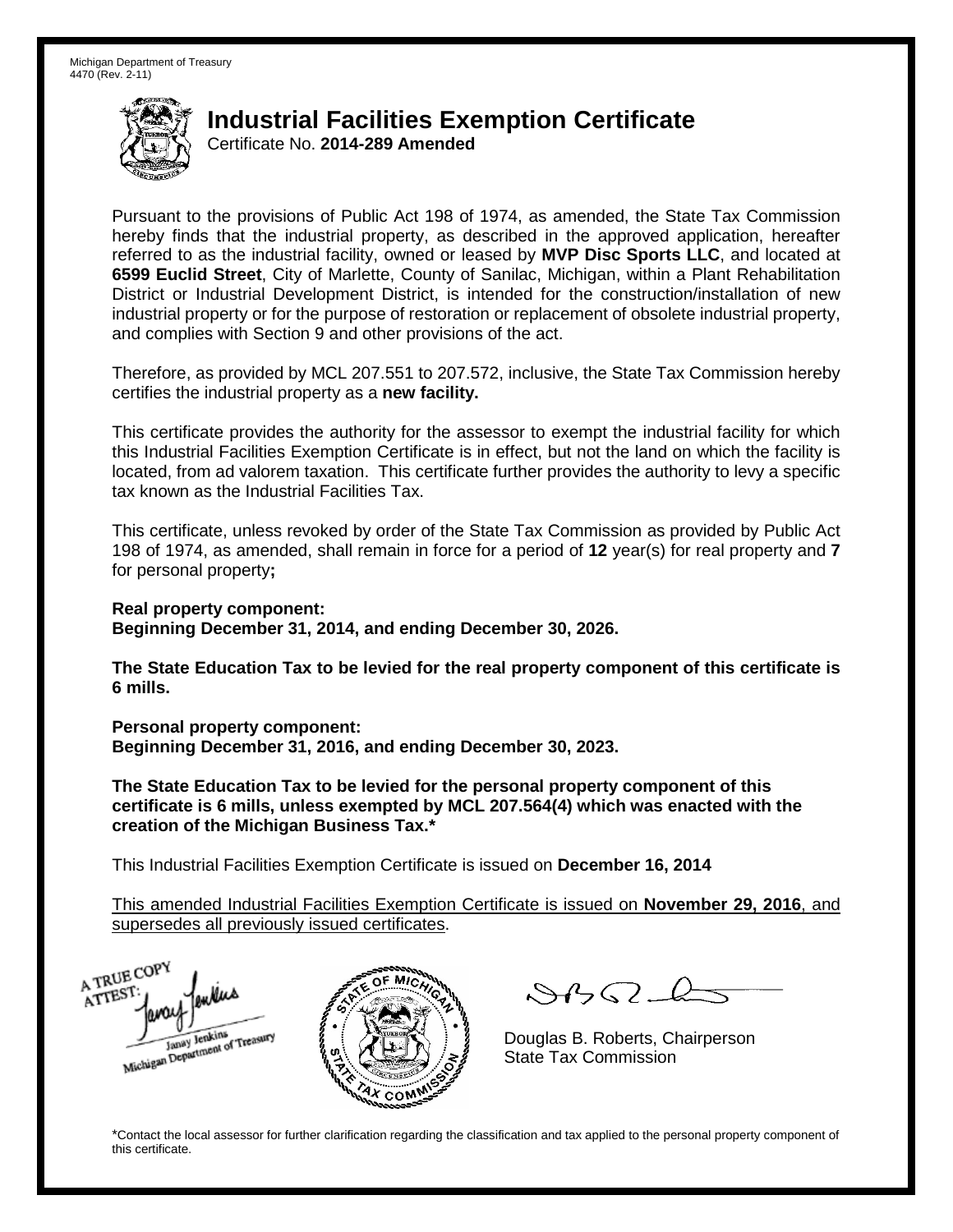

NICK A. KHOURI STATE TREASURER

December 19, 2016

Amy Beth Leveltow Quality Liquid Feeds, Inc. P.O. Box 240 Dodgeville, WI 53533

RICK SNYDER GOVERNOR

Dear Sir/Madam:

Pursuant to the requirements of Public Act 198 of 1974, as amended, the State Tax Commission has issued an amended Industrial Facility Exemption Certificate numbered 2014-444, to Quality Liquid Feeds, Inc., located in the Alpine Township, Kent County. This revised certificate was issued on November 29, 2016, when the Commission approved the request to increase real property from \$750,000 to \$1,573,000 and personal property from \$3,450,000 to \$6,812,000.

The investment amounts approved are as follows: Real Property: \$1,573,000 Personal Property: \$6,812,000

The State Education Tax to be levied for this certificate is 6 mills\*.

In accordance with MCL 24.304, the local unit of government or applicant has sixty days from the date of this letter to request a hearing to correct an error contained in the enclosed certificate.

Notification of completion of this project shall be filed with the Commission within 30 days of project completion. Within 90 days of project completion, a report of final costs shall be filed with the assessing officer of the local unit and the Commission.

If you have further questions regarding the issuance of this industrial facility exemption certificate, please call 517-373-3302.

Sincerely,

asker S. Ful

Heather S. Frick, Executive Director State Tax Commission

Enclosure cc: Elizabeth A. Keeling, Assessor, Alpine Township